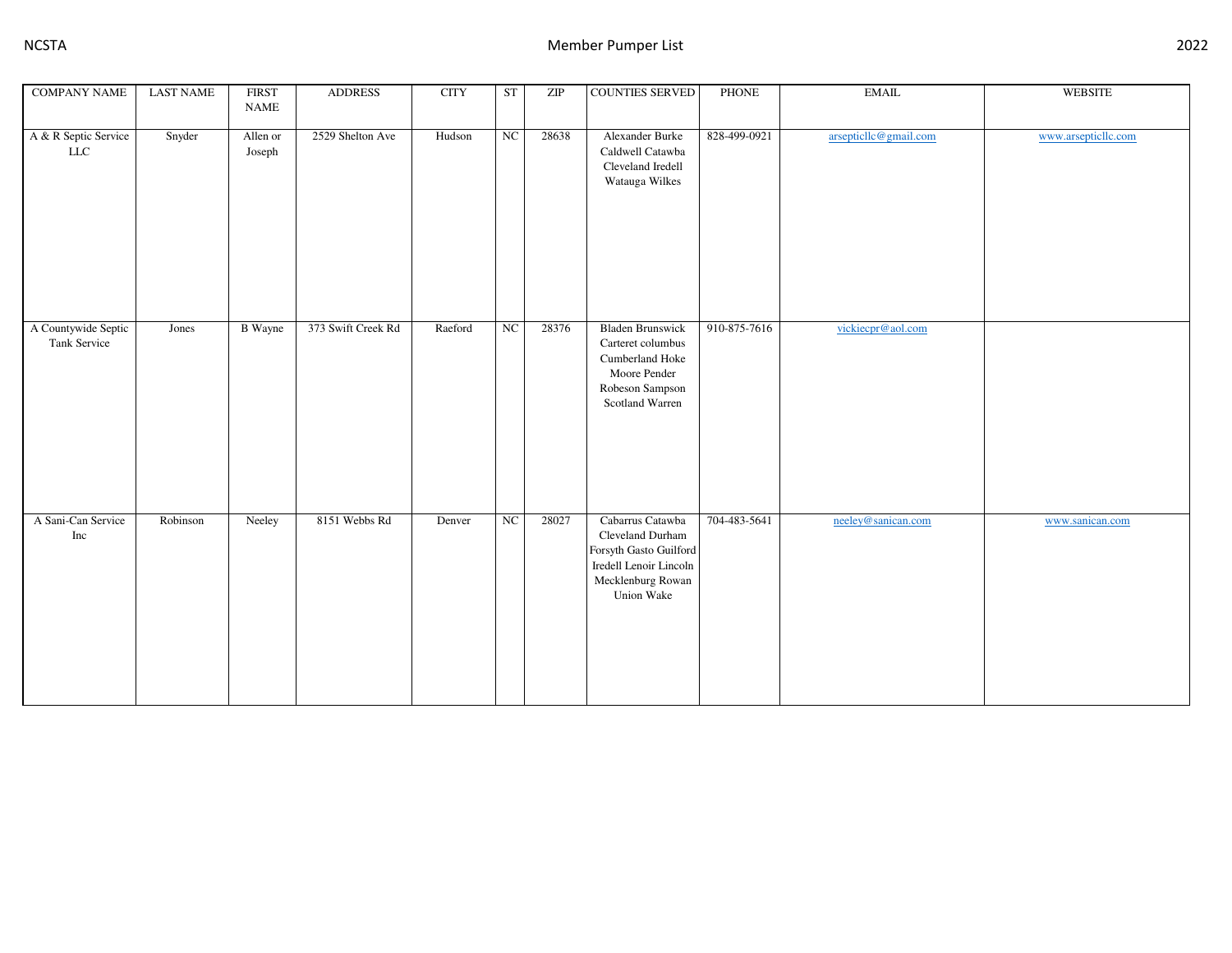| <b>COMPANY NAME</b>               | <b>LAST NAME</b> | <b>FIRST</b><br><b>NAME</b> | <b>ADDRESS</b>   | <b>CITY</b>    | <b>ST</b>   | $\ensuremath{\mathrm{ZIP}}$ | <b>COUNTIES SERVED</b>                                                                 | <b>PHONE</b> | <b>EMAIL</b>           | <b>WEBSITE</b>          |
|-----------------------------------|------------------|-----------------------------|------------------|----------------|-------------|-----------------------------|----------------------------------------------------------------------------------------|--------------|------------------------|-------------------------|
| AAA Septic Service<br>Inc         | Alverson         | Troy                        | 11 Cureton Place | Hendersonville | $_{\rm NC}$ | 28791                       | <b>Buncombe Henderson</b><br>Jackson Madison Polk<br>Rutherford<br>Transylvania        | 828-684-6131 | aaagloriah@gmail.com   | www.aaaseptics.com      |
| Able Septic Tank<br>Service       | Blankenship      | Gary and<br>Daphne          | 20 Brownwood Ave | Asheville      | $\rm NC$    | 28806                       | Avery Buncombe<br>Haywood Henderson<br>McDowell Madison<br>Polk Transylvania<br>Yancey | 828-254-1920 | ableseptic@aol.com     | www.ableseptic.com      |
| Alan Hall Grading &<br>Septic Inc | Hall             | Alan                        | 1715 Steele Rd   | Sandy Ridge    | $_{\rm NC}$ | 27046                       | Caswell Forsyth<br>Guilford Rockingham<br>Stokes Surry                                 | 336-871-3948 | ahallgrading@yahoo.com | www.alanhallgrading.com |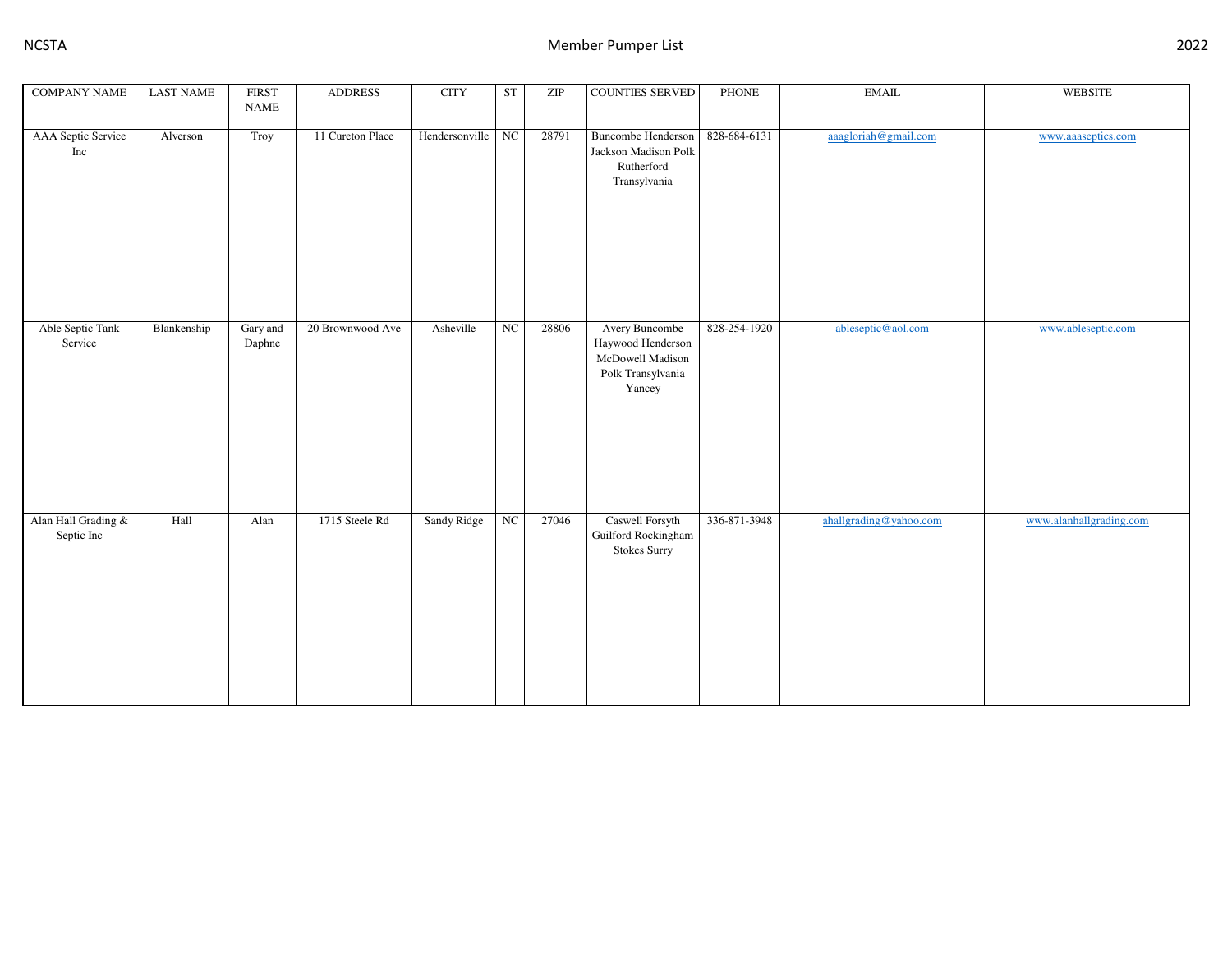| <b>COMPANY NAME</b>              | <b>LAST NAME</b> | <b>FIRST</b><br>$\ensuremath{\mathsf{NAME}}$ | <b>ADDRESS</b>      | $\rm CITY$ | ST          | ZIP   | <b>COUNTIES SERVED</b>                                                              | <b>PHONE</b> | <b>EMAIL</b>           | <b>WEBSITE</b>      |
|----------------------------------|------------------|----------------------------------------------|---------------------|------------|-------------|-------|-------------------------------------------------------------------------------------|--------------|------------------------|---------------------|
| Aqua Drill Inc                   | Clayton          | Billy                                        | 4137 Moores Mill rd | Spencer    | VA          | 24165 | Alamance Davidson<br>Forsyth Guilford<br>Randolph Rockingham<br>Stokes Surry Yadkin | 336-767-0747 | aquadrillinc@gmail.com |                     |
| Asbury's Septic Tank<br>Cleaning | Asbury           | Jay                                          | P O Box 3758        | Morganton  | NC          | 28680 | <b>Burke Caldwell</b><br>McDowell                                                   | 828-443-7104 | smacjk@yahoo.com       |                     |
| Autry Backhoe Septic             | Autry            | Steve                                        | 1309 Culp Rd        | Pineville  | $_{\rm NC}$ | 28134 | Cabarrus Catawba<br>Gaston Lincoln<br>Mecklenburg Union                             | 704-504-8829 | autryseptic@yahoo.com  | www.autryseptic.com |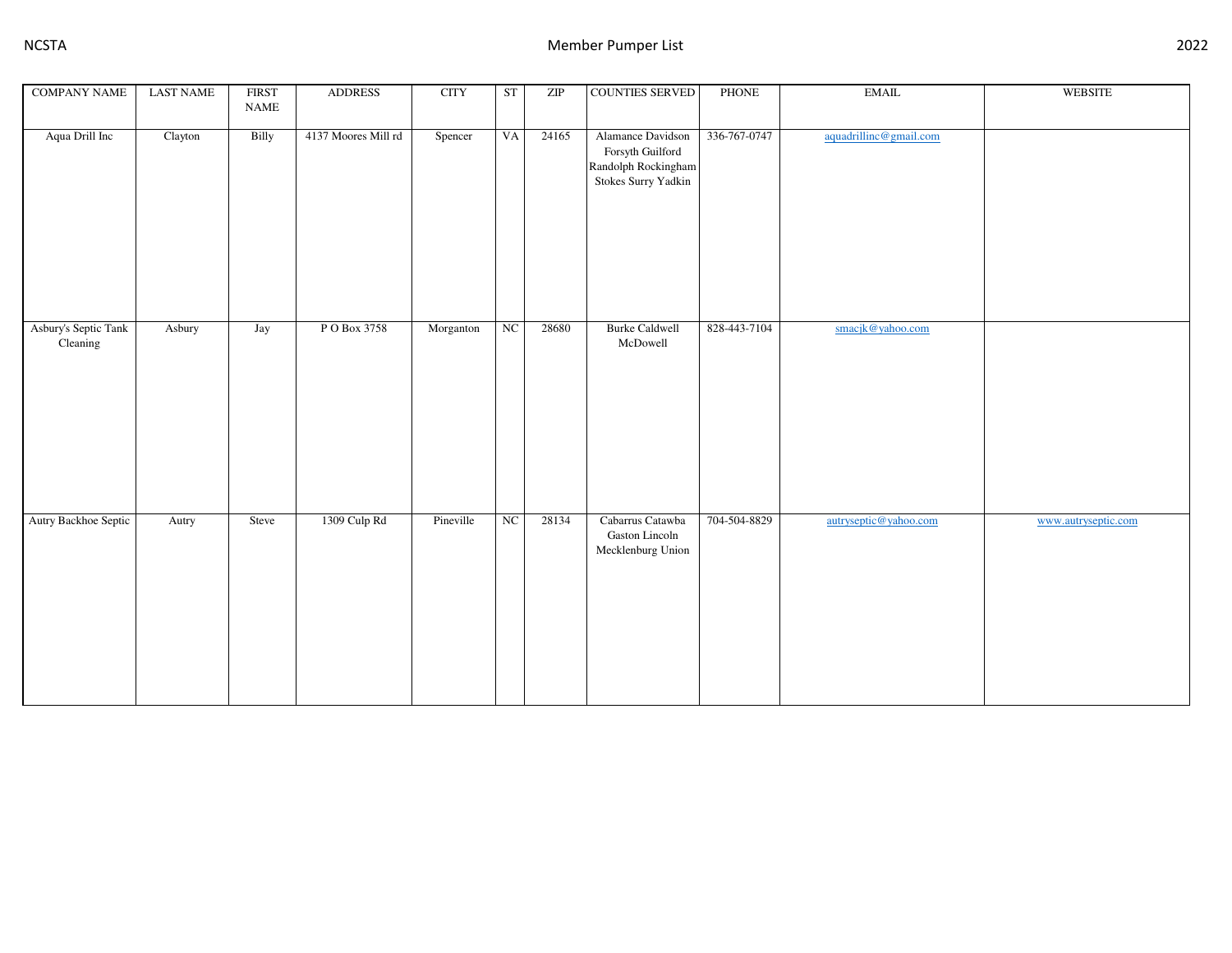| <b>COMPANY NAME</b>                    | <b>LAST NAME</b> | <b>FIRST</b><br>$\ensuremath{\mathsf{NAME}}$ | <b>ADDRESS</b>       | <b>CITY</b> | <b>ST</b> | $\ensuremath{\mathrm{ZIP}}$ | COUNTIES SERVED                                                                                                                   | <b>PHONE</b> | <b>EMAIL</b>             | <b>WEBSITE</b>    |
|----------------------------------------|------------------|----------------------------------------------|----------------------|-------------|-----------|-----------------------------|-----------------------------------------------------------------------------------------------------------------------------------|--------------|--------------------------|-------------------|
| <b>B</b> & <b>B</b> Concrete           | Bates            | Nelson                                       | 1687 Georgia Rd      | Franklin    | NC        | 28734                       | Clay Jackson Macon<br>Swain                                                                                                       | 828-524-6483 | bbconcrete@frontier.com  |                   |
| B & L Construction &<br>Septic Service | Ennis            | Daniel                                       | 78 S Denise Ave      | Coats       | NC        | 27521                       | <b>Bladen Chatham</b><br>Cumberland Duplin<br>Harnett Hoke Johnston<br>Lee Moore Onslow<br>Pender<br>RobesonSampson<br>Wake Wayne | 910-489-1977 | holland1588@gmail.com    |                   |
| B & R Septic LLC                       | Griffin          | Clifton                                      | 207 Western Wayne dr | Pikeville   | NC        | 27863                       | Johnston Lenoir<br>Wayne Wilson                                                                                                   | 919-736-8858 | br.udumpwepump@gmail.com | www.iheartpoo.com |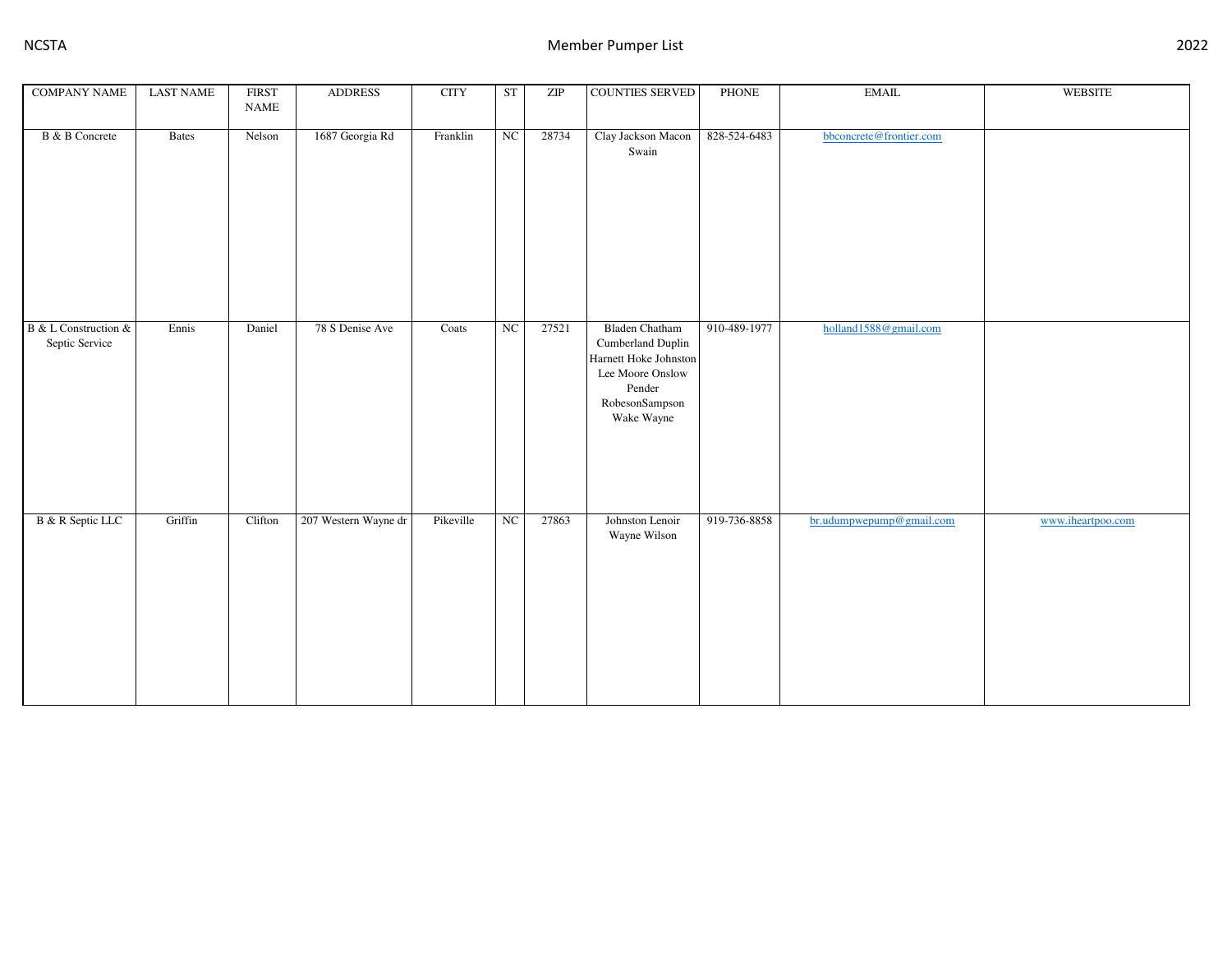| <b>COMPANY NAME</b>                          | <b>LAST NAME</b> | <b>FIRST</b>       | <b>ADDRESS</b>    | <b>CITY</b>  | <b>ST</b> | ZIP   | <b>COUNTIES SERVED</b>                                                                                                                          | PHONE        | <b>EMAIL</b>                 | WEBSITE                     |
|----------------------------------------------|------------------|--------------------|-------------------|--------------|-----------|-------|-------------------------------------------------------------------------------------------------------------------------------------------------|--------------|------------------------------|-----------------------------|
|                                              |                  | <b>NAME</b>        |                   |              |           |       |                                                                                                                                                 |              |                              |                             |
| <b>Bass Services</b>                         | Bass             | Johnny             | $P$ O Box 21      | Hertford     | NC        | 27944 | <b>Beaufort Bertie</b><br>Camden Chowan<br><b>Currituck Dare Gates</b><br>Hertford Hyde Martin<br>Pasquotank<br>Perquimans Tyrell<br>Washington | 252-426-1897 | laura@assportabletoilets.com | www.bassprotabletoilets.com |
| <b>Belton Septic Tank</b>                    | Jones            | Terry Or<br>Maxine | P O Box 64067     | Fayetteville | NC        | 28306 | <b>Bladen Cumberland</b><br>Harnett Hoke Moore<br>Robeson Sampson<br>Scotland                                                                   | 910-425-8876 | roadking9928306@yahoo.com    |                             |
| Bennie A Moore<br>Septic Tank Service<br>Inc | Ayers            | Russ               | 1150 Eli Bowen Rd | Williamston  | NC        | 27892 | <b>ALL</b>                                                                                                                                      | 252-799-7461 | bmoore4294@aol.com           |                             |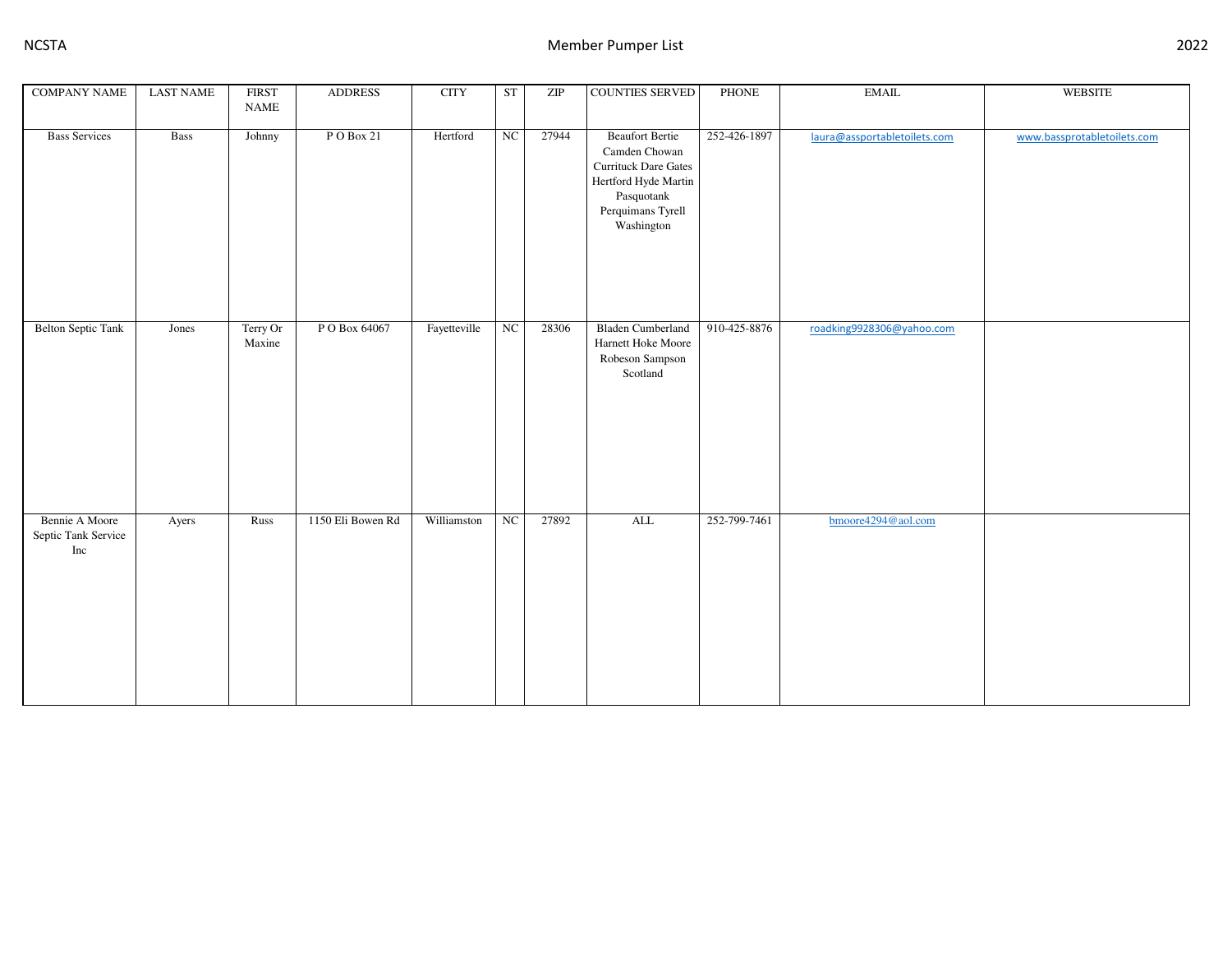| <b>COMPANY NAME</b>                      | <b>LAST NAME</b> | <b>FIRST</b><br><b>NAME</b> | <b>ADDRESS</b>      | <b>CITY</b> | <b>ST</b>        | $\ensuremath{\mathrm{ZIP}}$ | <b>COUNTIES SERVED</b>                                                                                                                                                                            | PHONE        | <b>EMAIL</b>                     | <b>WEBSITE</b>                           |
|------------------------------------------|------------------|-----------------------------|---------------------|-------------|------------------|-----------------------------|---------------------------------------------------------------------------------------------------------------------------------------------------------------------------------------------------|--------------|----------------------------------|------------------------------------------|
| <b>Billingsley Septic Tank</b><br>Co     | Williams         | Brenda                      | 149 Penn Rd         | Reidsville  | $_{\mathrm{NC}}$ | 27320                       | Alamance Caswell<br>Guilford Rockingham<br>Stokes                                                                                                                                                 | 336-342-0608 | billingsleysepti@triad.twcbc.com | www/billingsleyseptic.com                |
| Bogue Sound Septic &<br>Grading, Inc     | Taylor           | Richard                     | 178 W Hilltop Drive | Newport     | NC               | 28570                       | Carteret Onslow                                                                                                                                                                                   | 252-393-6426 | bogueseptic@gmail.com            |                                          |
| Boswell & Son Septic<br>Tank Service Inc | Boswell          | Blake                       | P O Box 236         | Sharpsburg  | $_{\mathrm{NC}}$ | 27878                       | <b>Beaufort Bertie</b><br>Carteret Dare<br>Edgecombe Franklin<br>Greene Halifax<br>Johnston Nash<br>Northhampton Onslow<br>Pitt Sampson Tyrell<br>Vance Wake Warren<br>Washington Wayne<br>Wilson | 252-977-9384 | boswellsoninc@gmail.com          | ww.boswellandsonseptictankserviceinc.com |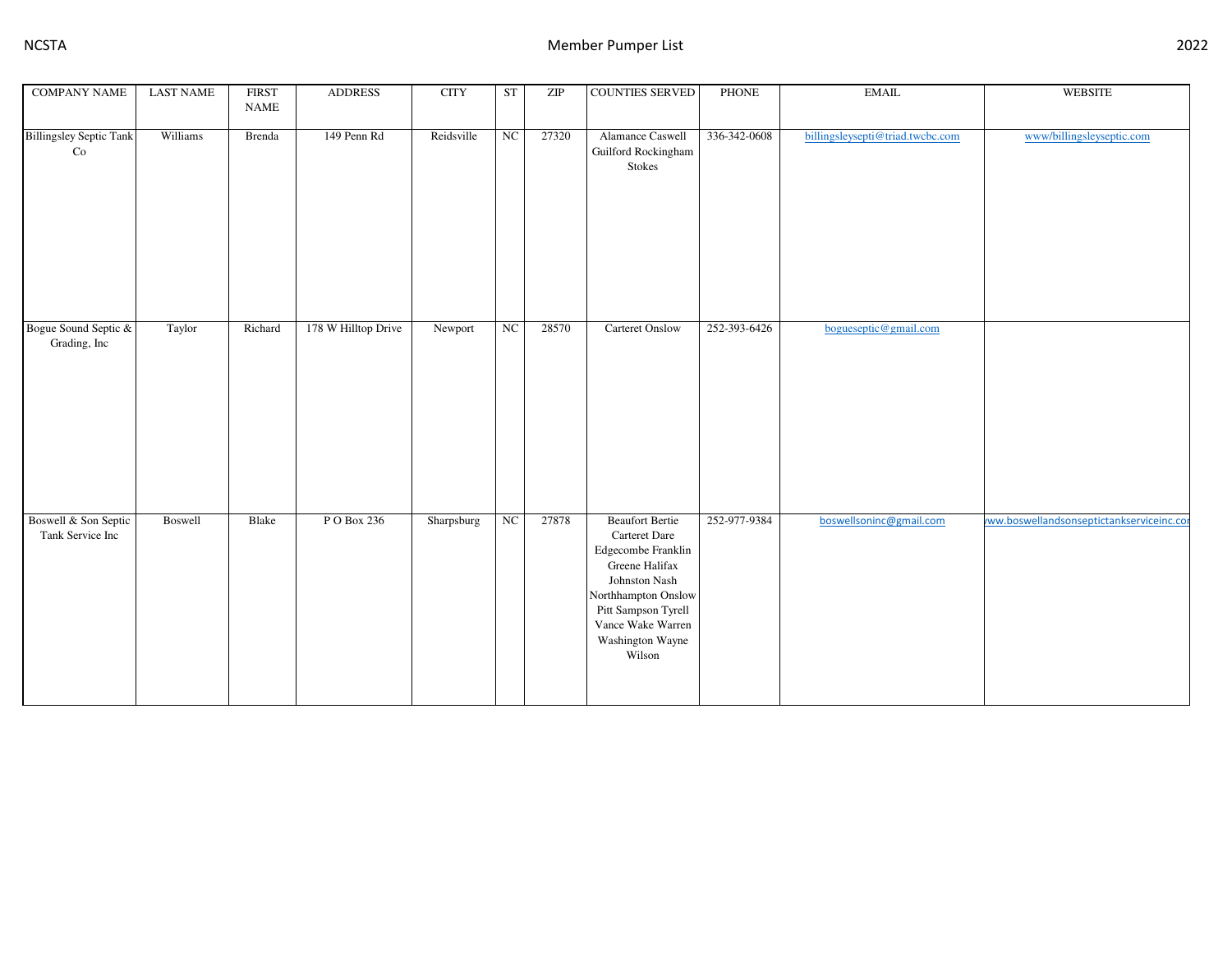| <b>COMPANY NAME</b>                             | <b>LAST NAME</b> | <b>FIRST</b><br><b>NAME</b> | <b>ADDRESS</b>        | $\rm CITY$           | ST          | $\ensuremath{\mathrm{ZIP}}$ | <b>COUNTIES SERVED</b>                                                               | PHONE        | <b>EMAIL</b>             | <b>WEBSITE</b>              |
|-------------------------------------------------|------------------|-----------------------------|-----------------------|----------------------|-------------|-----------------------------|--------------------------------------------------------------------------------------|--------------|--------------------------|-----------------------------|
| Bryant & Lassiter<br>Septic Tank Service<br>Inc | Wrenn            | Holly                       | P O Box 157           | Potecasi             | $_{\rm NC}$ | 27867                       | Bertie Gates Halifax<br>Hertford Northampton                                         | 252-587-4321 | blseptic@centurylink.net | www.bryantandlassiter.com   |
| Buff's Grading $\&$<br>Construction LLC         | <b>Buff</b>      | Jeffrey                     | 3234 Clark Loop       | Morganton            | NC          | 28655                       | Alexander Burke<br>Caldwell Catawba<br>Cleveland Lincoln<br>Mcdowell rutherford      | 828-438-0664 | buffsgrading@gmail.com   |                             |
| <b>Bumgarner Septic</b><br>Tank & Grading       | Bumgarner        | Michael                     | 1190 Dudley Shoals Rd | <b>Granite Falls</b> | NC          | 28630                       | Alexander Ashe Burke<br>Caldwell Catawba<br>Gaston Iredell Lincoln<br>Watauga Wilkes | 828-396-1795 | bseptictank@gmail.com    | www.bumgarnerseptictank.com |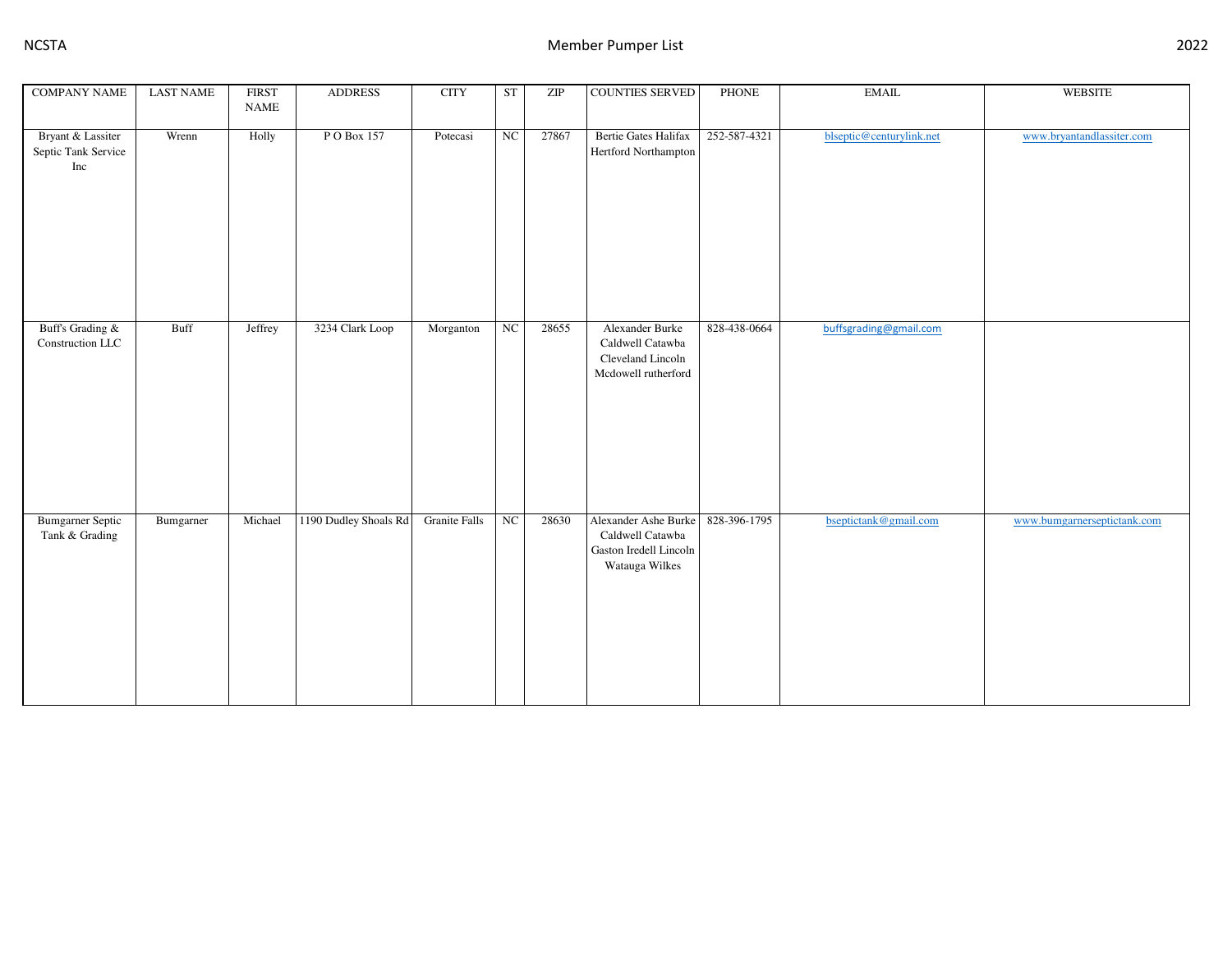| <b>COMPANY NAME</b>                  | <b>LAST NAME</b> | <b>FIRST</b><br><b>NAME</b> | <b>ADDRESS</b>    | <b>CITY</b> | <b>ST</b>   | ZIP   | <b>COUNTIES SERVED</b>                                | <b>PHONE</b> | <b>EMAIL</b>                  | <b>WEBSITE</b>      |
|--------------------------------------|------------------|-----------------------------|-------------------|-------------|-------------|-------|-------------------------------------------------------|--------------|-------------------------------|---------------------|
| Burgin & Son Septic<br>Service       | Burgin           | Ronnie                      | P O Box 1507      | Marion      | $_{\rm NC}$ | 28752 | <b>Buncombe Burke</b><br>McDowell Rutherford          | 828-652-2693 | burginhdw@myfrontiermail.com  |                     |
| C & C Septic Services<br>${\rm LLC}$ | Dodge Jr         | Charles                     | 36 Carmil Dr      | Selma       | NC          | 27576 | Johnston Wake Wayne<br>Wilson                         | 919-333-9124 | candcsepticservices@gmail.com | www.candcseptic.com |
| C & C Septic Tank<br>Service         | Cannady          | Wayne                       | 1366 Bass Lake Rd | Roseboro    | NC          | 28382 | <b>Bladen Cumbverland</b><br>Duplin Harnet<br>Sampson | 910-564-6207 | cannbros@intrstar.net         |                     |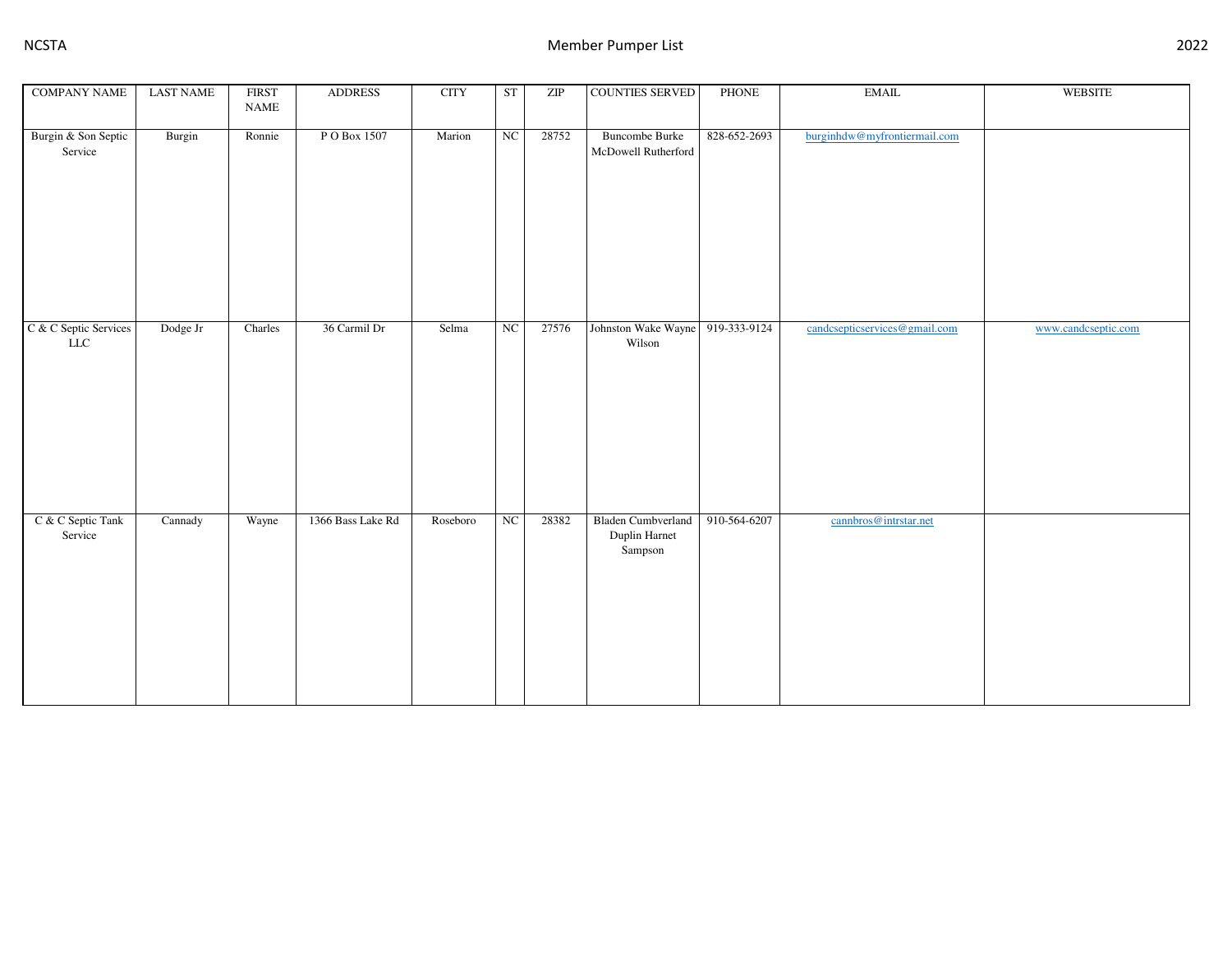| <b>COMPANY NAME</b>                | <b>LAST NAME</b> | <b>FIRST</b><br><b>NAME</b> | <b>ADDRESS</b>  | <b>CITY</b>    | <b>ST</b>        | $\ensuremath{\mathrm{ZIP}}$ | <b>COUNTIES SERVED</b>                                                                                                                    | PHONE        | <b>EMAIL</b>              | WEBSITE                         |
|------------------------------------|------------------|-----------------------------|-----------------|----------------|------------------|-----------------------------|-------------------------------------------------------------------------------------------------------------------------------------------|--------------|---------------------------|---------------------------------|
| Cannons Septic Tank<br>Service Inc | Maready          | Scott                       | PO Box 65       | Grifton        | $_{\rm NC}$      | 28530                       | <b>Beaufort Carteret</b><br>Craven Duplin<br>Edgecombe Greene<br>Johnston Jones Lenoir<br>Nash Onslow Pamlico<br>Pitt Washington<br>Wayne | 252-524-4282 | cannons.septic@gmail.com  |                                 |
| Carolina Septic Inc                | Stone            | Mark                        | 330 Pineview Dr | Kernersville   | $_{\mathrm{NC}}$ | 27284                       | Alamance Davidson<br>Davie Forsyth Guilford<br>Randolph Stokes Surry<br>Yadkin                                                            | 336-993-5633 | carolinaseptic@gmail.com  | www.carolinaseptic.biz          |
| Carolina Septic<br>Solutions       | Lopez            | Jose                        | 8 Dunleer Lane  | Hendersonville | $_{\rm NC}$      | 28791                       | <b>Buncombe Henderson</b><br>Polk Transylvania                                                                                            | 828-696-3370 | carolinaseptic1@gmail.com | www.carolinasepticsolutions.com |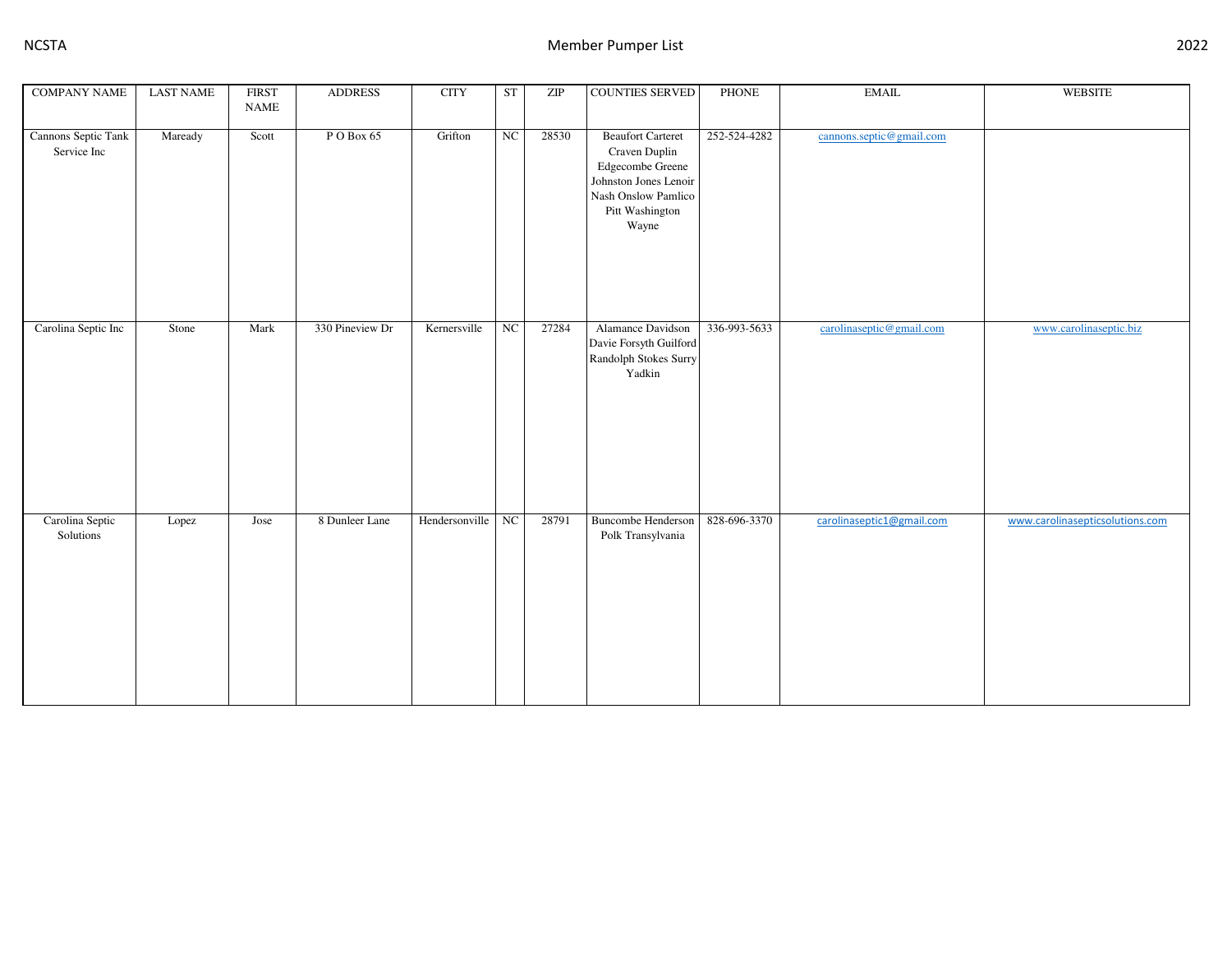| <b>COMPANY NAME</b>                | <b>LAST NAME</b> | <b>FIRST</b> | <b>ADDRESS</b>                 | <b>CITY</b> | <b>ST</b>        | ZIP   | <b>COUNTIES SERVED</b>                                            | <b>PHONE</b> | $\operatorname{EMAIL}$     | WEBSITE                      |
|------------------------------------|------------------|--------------|--------------------------------|-------------|------------------|-------|-------------------------------------------------------------------|--------------|----------------------------|------------------------------|
|                                    |                  | <b>NAME</b>  |                                |             |                  |       |                                                                   |              |                            |                              |
| Chuck Keene Septic<br>Tank Pumping | Keene            | Jimmy        | 3281 Providence Ch Rd          | Climax      | $_{\rm NC}$      | 27233 | Alamance Davidson<br>Guilford Randolph<br>Rockingham              | 336-685-4444 | keenejcpf@gmail.com        | www.chuckkeeneseptictank.com |
| Cool Park Pumping                  | Isenhour         | Kelly        | 1535 Victorian Hills<br>Circle | Conover     | $_{\rm NC}$      | 28613 | Alexander Burke<br>Caldwell Catawba                               | 828-256-2926 | 4isenhour@gmail.com        |                              |
| Craven Ag Services<br>Inc          | Dunham           | Billy        | 2115 Hwy 55 W                  | New Bern    | $_{\mathrm{NC}}$ | 28562 | <b>Beaufort Carteret</b><br>Craven Jones Lenoir<br>Onslow Pamilco | 252-670-8530 | cravenagservices@gmail.com |                              |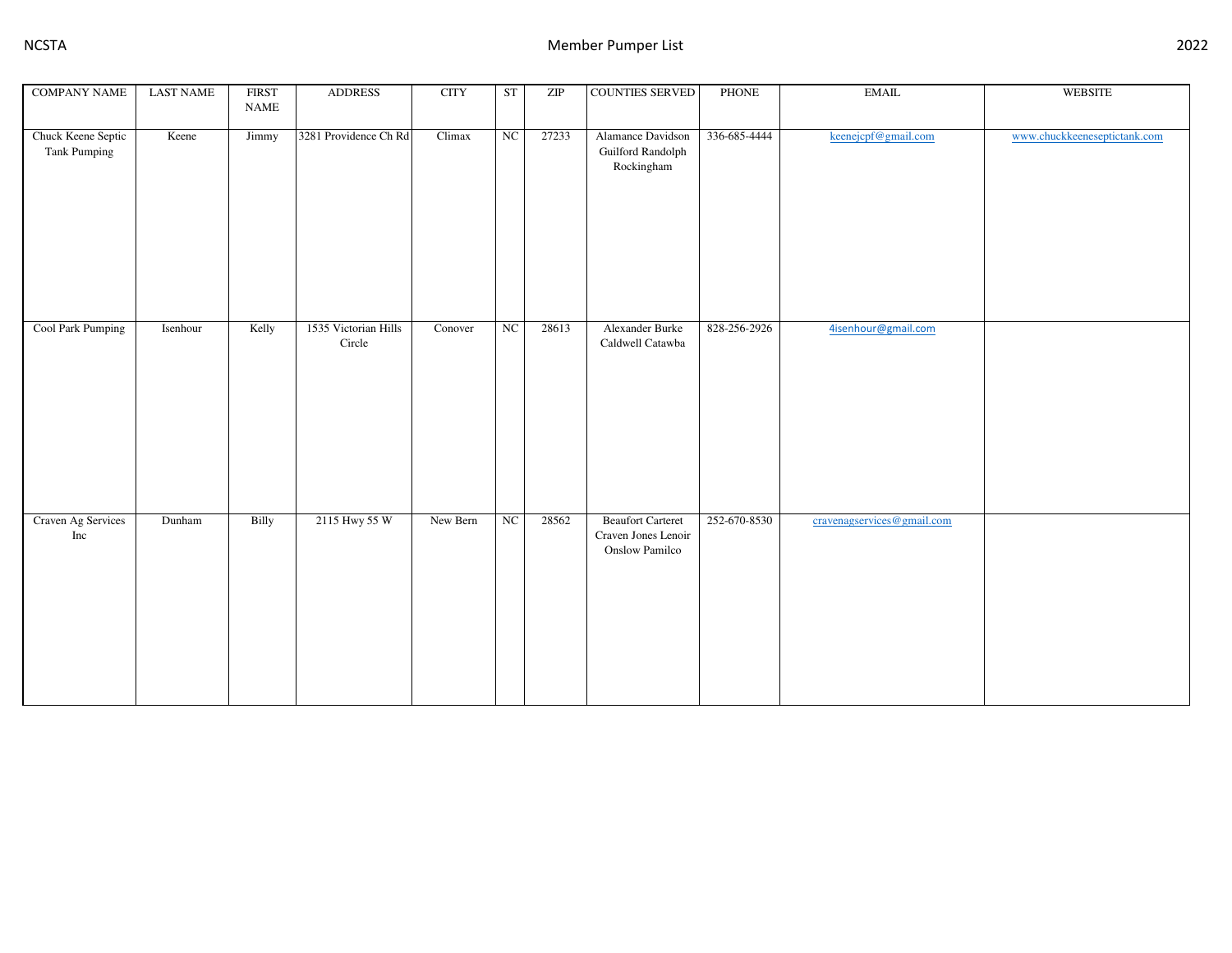| <b>COMPANY NAME</b>      | <b>LAST NAME</b> | <b>FIRST</b> | <b>ADDRESS</b>       | <b>CITY</b> | <b>ST</b>        | ZIP   | <b>COUNTIES SERVED</b>                                                                                                                                                               | PHONE        | <b>EMAIL</b>                | WEBSITE                 |
|--------------------------|------------------|--------------|----------------------|-------------|------------------|-------|--------------------------------------------------------------------------------------------------------------------------------------------------------------------------------------|--------------|-----------------------------|-------------------------|
|                          |                  | <b>NAME</b>  |                      |             |                  |       |                                                                                                                                                                                      |              |                             |                         |
| Creech's Plumbing Inc    | Creech           | Stacy        | 3506 Jetstream Drive | Wilson      | NC               | 27896 | Edgecombe Franklin<br>Greene Halifax,<br>Johnston Nash<br>Northhampton Pitt<br>Wake Warren Wayne<br>Wilson                                                                           | 252-237-7733 | service@creechsplumbing.com | www.creechsplumbing.com |
| D & D Organic<br>Farming | Newsome          | Daniel       | 441 Buck Newsome Rd  | Fremont     | $_{\rm NC}$      | 27830 | <b>Beaufort Brunswick</b><br>Carteret Duplin<br>Edgecombe Greene<br>Halifax Johnston Jones<br>Lee Nash<br>Northhampton Onslow<br>Pamlico Pender Pitt<br>Sampson Wake Wayne<br>Wilson | 919-242-3751 | memanew30@yahoo.com         |                         |
| David Brantley & Sons    | Brantley         | Cory         | 37 Pine Ridge Rd     | Zebulon     | $_{\mathrm{NC}}$ | 27597 | Alamance Chatham<br>Durham Franklin<br>Granville Halifax<br>Harnett Johnston Nash<br>Orange Person Pitt<br>Vance Wake Warren                                                         | 252-478-3721 | brantleyoffice@gmail.com    | www.brantleyseptic.com  |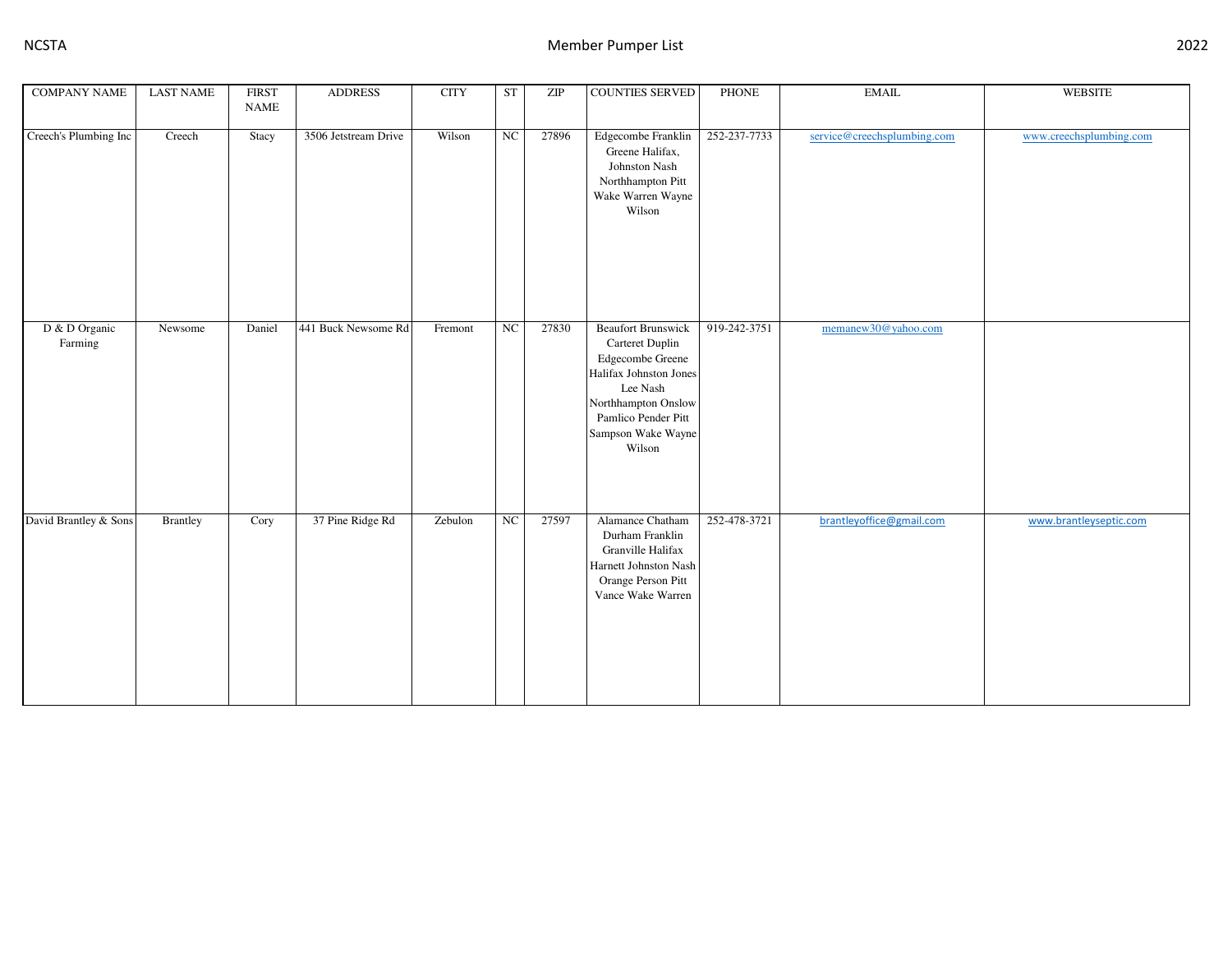| <b>COMPANY NAME</b>              | <b>LAST NAME</b> | <b>FIRST</b><br><b>NAME</b> | <b>ADDRESS</b>    | <b>CITY</b> | <b>ST</b>        | $\ensuremath{\mathrm{ZIP}}$ | COUNTIES SERVED                                                                                         | <b>PHONE</b> | <b>EMAIL</b>          | WEBSITE                    |
|----------------------------------|------------------|-----------------------------|-------------------|-------------|------------------|-----------------------------|---------------------------------------------------------------------------------------------------------|--------------|-----------------------|----------------------------|
| DBA Abel Septic Tank<br>Cleaning | Mohn             | Phillip                     | 1315 Old Olive Rd | Smithfield  | NC               | 27577                       | Cumberland Harnett<br>Johnston Wake                                                                     | 919-984-6741 | Itmohn@embarqmail.com |                            |
| Dennis Hoyle Services            | Hoyle            | Dennis                      | PO Box 84         | Vale        | $_{\mathrm{NC}}$ | 28168                       | <b>Burke Caldwell</b><br>Catawba Cleveland<br>Gaston Iredell Lincoln<br>Mecklenburg Rowan<br>Rutherford | 704-276-2080 | dhsseptics@gmail.com  |                            |
| Dennis Willis Septic<br>Service  | Willis           | Bryson                      | PO Box 86         | Cherryville | $\rm NC$         | 28021                       | Catawba Cleveland<br>Gaston Lincoln<br>Rutherford                                                       | 704-435-2326 | brysondwillis@att.net | www.denniswillisseptic.com |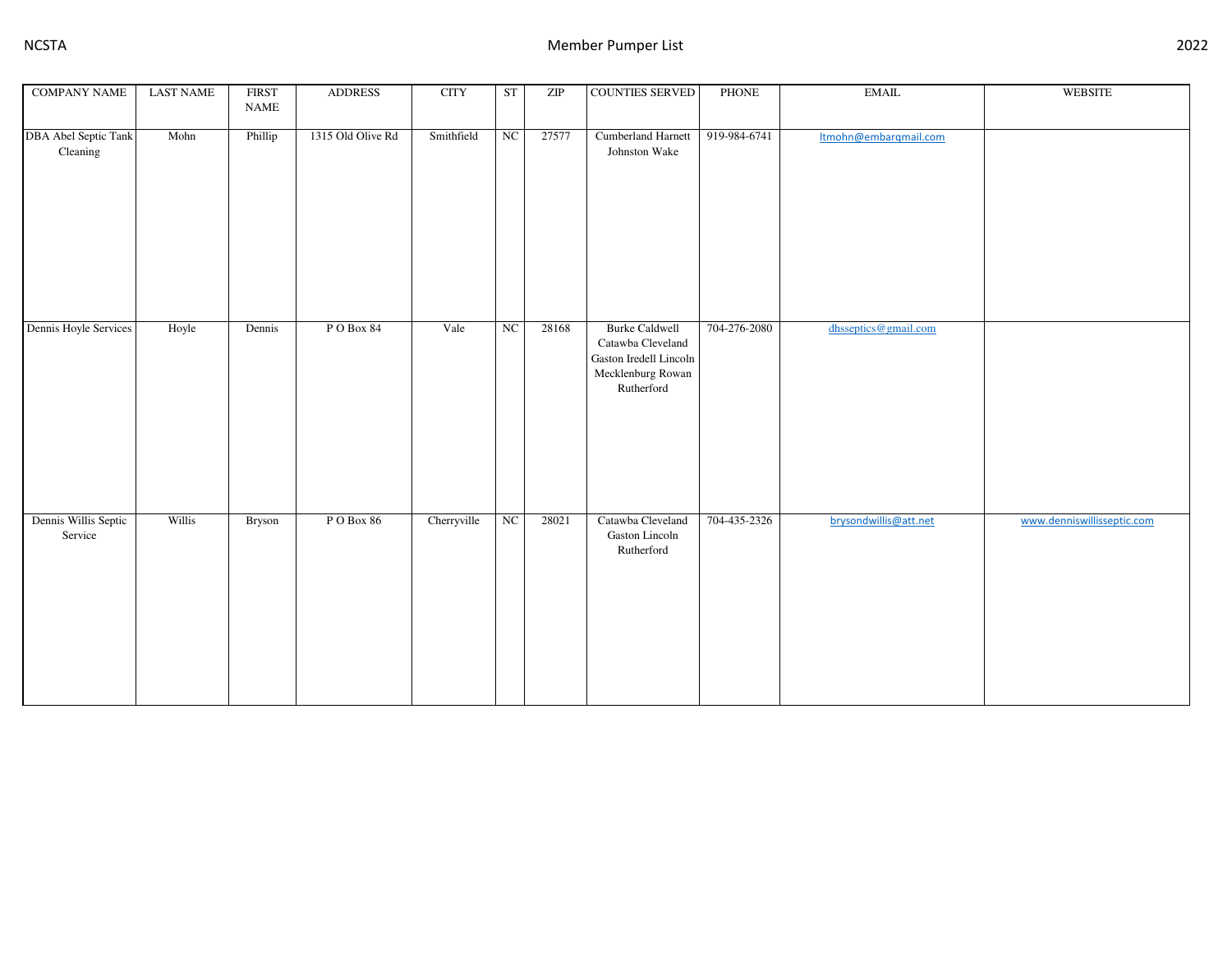| <b>COMPANY NAME</b>                                 | <b>LAST NAME</b> | <b>FIRST</b><br><b>NAME</b> | <b>ADDRESS</b>                                 | <b>CITY</b> | <b>ST</b> | ZIP   | COUNTIES SERVED                                                                                                                                     | <b>PHONE</b> | <b>EMAIL</b>             | <b>WEBSITE</b> |
|-----------------------------------------------------|------------------|-----------------------------|------------------------------------------------|-------------|-----------|-------|-----------------------------------------------------------------------------------------------------------------------------------------------------|--------------|--------------------------|----------------|
| Derricks Septic                                     | Driggers         | Derrick                     | 7032 Beane Rd                                  | Archdale    | NC        | 27263 | Alamance Davidson<br>Forsyth Guilford<br>Randolph Rockingham                                                                                        | 336-848-9137 | derricksseptic@gmail.com |                |
| Doug Cox Backhoe<br>Service                         | Cox              | Doug                        | 8046 Old Hwy 16                                | Crumpler    | NC        | 28617 | Alleghany Ashe<br>Watauga                                                                                                                           | 336-877-7314 |                          |                |
| Environmental<br>Pumping & Darain<br>Line Solutions | Singleton        | Kurt                        | 5142 Slanting Bridge<br>$\mathbf{R}\mathbf{d}$ | Denver      | NC        | 28037 | <b>Burke Cabarrus</b><br>Catawba Cleveland<br>Davidson Gaston<br>Iredell Lincoln<br>Mcdowell<br>Mecklenburg Rowan<br>Scotland Stanly Surry<br>Union | 704-395-6066 | Kurt@epadls.com          | www.epadls.com |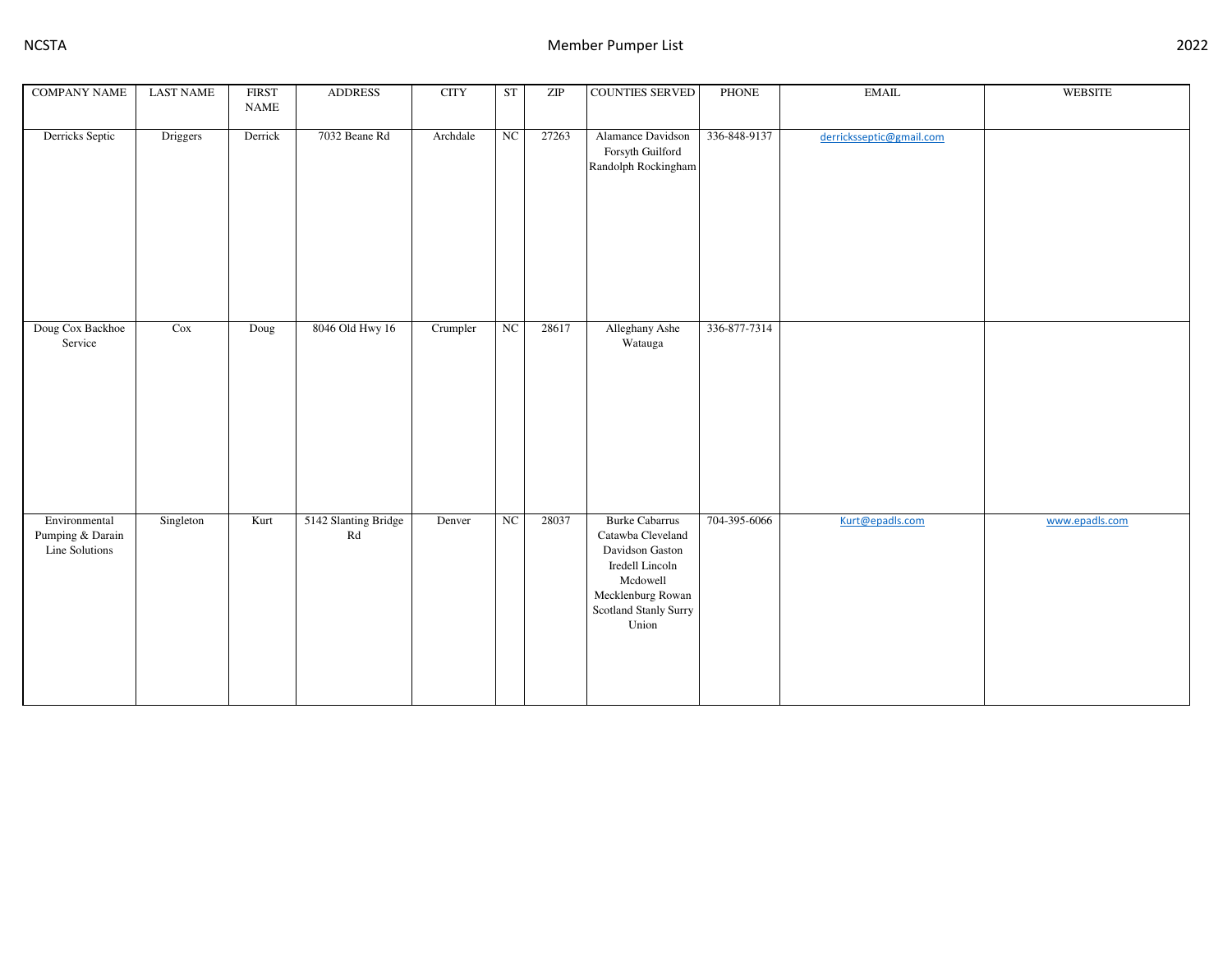| <b>COMPANY NAME</b>          | <b>LAST NAME</b> | <b>FIRST</b><br><b>NAME</b> | <b>ADDRESS</b>      | <b>CITY</b> | <b>ST</b>   | ZIP   | <b>COUNTIES SERVED</b>                                                                                                                                                                                                          | <b>PHONE</b> | $\text{EMAIL}$                   | WEBSITE                        |
|------------------------------|------------------|-----------------------------|---------------------|-------------|-------------|-------|---------------------------------------------------------------------------------------------------------------------------------------------------------------------------------------------------------------------------------|--------------|----------------------------------|--------------------------------|
| Gann Brothers Septic<br>Tank | Gann             | Eric                        | 191 Percy Lane      | Mayodan     | $_{\rm NC}$ | 27027 | Alamance Caswell<br>Davidson Forsyth<br>Guilford Randolph<br>Rockihgham Stokes                                                                                                                                                  | 336-548-2971 | gann.brothers@yahoo.com          |                                |
| Garner Septic Tanks<br>Inc   | Garner           | Edward                      | 121 Stanton Hill Rd | Carthage    | $_{\rm NC}$ | 28327 | <b>Bladen Brunswick</b><br>Chatham Columbus<br>Cumberland Harnett<br>Hoke Johnston Lee<br>Mecklenburg<br>Montgomery Moore<br>New Hanover Orange<br>Pender Randloph<br>Richmond Robeson<br>Sampson Scotland<br>Stanly Wake Wayne | 910-624-0808 | eddie@garnersseptictanks.com     | www.garnersseptictanks.com     |
| Greenway Waste<br>Solutions  | Simmons          | Scott                       | 5600 Lakeview Rd    | Charlotte   | $_{\rm NC}$ | 28269 | Cabarrus, Catawba,<br>Cleveland, Gaston,<br>Iredell,<br>Lincoln, McDowell,<br>Mecklenburg,<br>Rutherford, Union                                                                                                                 | 704-741-7867 | scott@greenwaywastesolutions.com | www.greenwaywastesolutions.com |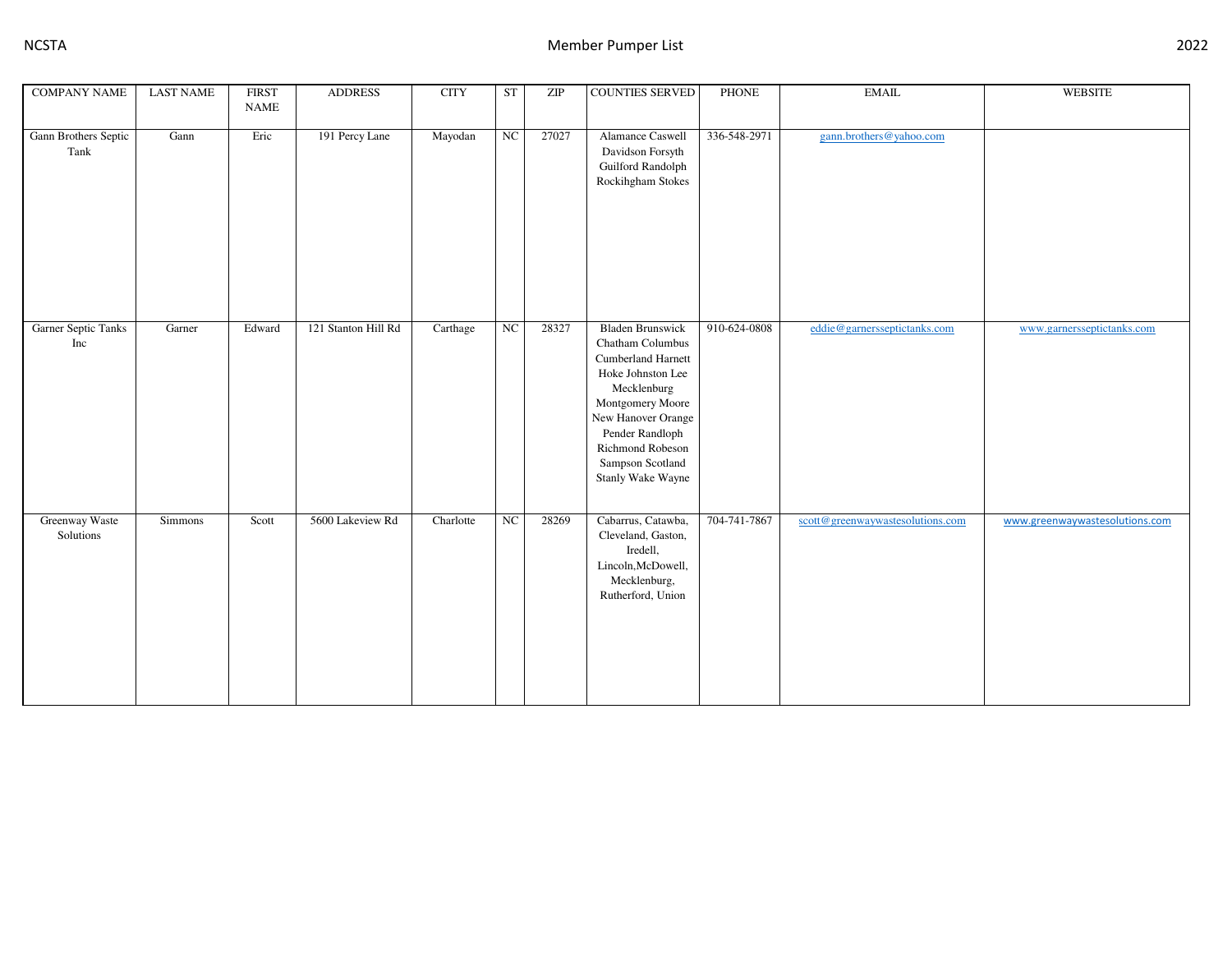| <b>COMPANY NAME</b>                 | <b>LAST NAME</b> | <b>FIRST</b><br><b>NAME</b> | <b>ADDRESS</b>                               | <b>CITY</b>    | ST               | $\ensuremath{\mathrm{ZIP}}$ | <b>COUNTIES SERVED</b>                                          | PHONE        | <b>EMAIL</b>                 | <b>WEBSITE</b>                |
|-------------------------------------|------------------|-----------------------------|----------------------------------------------|----------------|------------------|-----------------------------|-----------------------------------------------------------------|--------------|------------------------------|-------------------------------|
| Hardees Septic Tank<br>Service. Inc | Hardee           | Bill                        | 1061 White Memorial<br>${\rm Ch}$ ${\rm Rd}$ | Willow Spring  | $_{\rm NC}$      | 27592                       | Harnett Johnston<br>Wake                                        | 919-639-2060 | bill@hardees-septic-tank.com | www.hardees-septic-tank.com   |
| Hines Septic LLC                    | Hines            | Glenn                       | 3152 Caratoke Hwy                            | Currituck      | $_{\mathrm{NC}}$ | 27929                       | Camden Chowan<br>Currituck Dare Gates<br>Pasquotank             | 252-232-3941 | hinesseptic252@gmail.com     | www.hinessepticouterbanks.com |
|                                     |                  |                             |                                              |                |                  |                             | Perquimans                                                      |              |                              |                               |
| Hoffman Septic Tank<br>Pumping      | Hoffman          | Paul                        | 110 Enterprise Dr                            | Elizabeth City | $\rm NC$         | 27909                       | Camden Chowan<br>Currituck Hertford<br>Pasquotank<br>Perquimans | 252-399-4900 | hstp@roadrunner.com          |                               |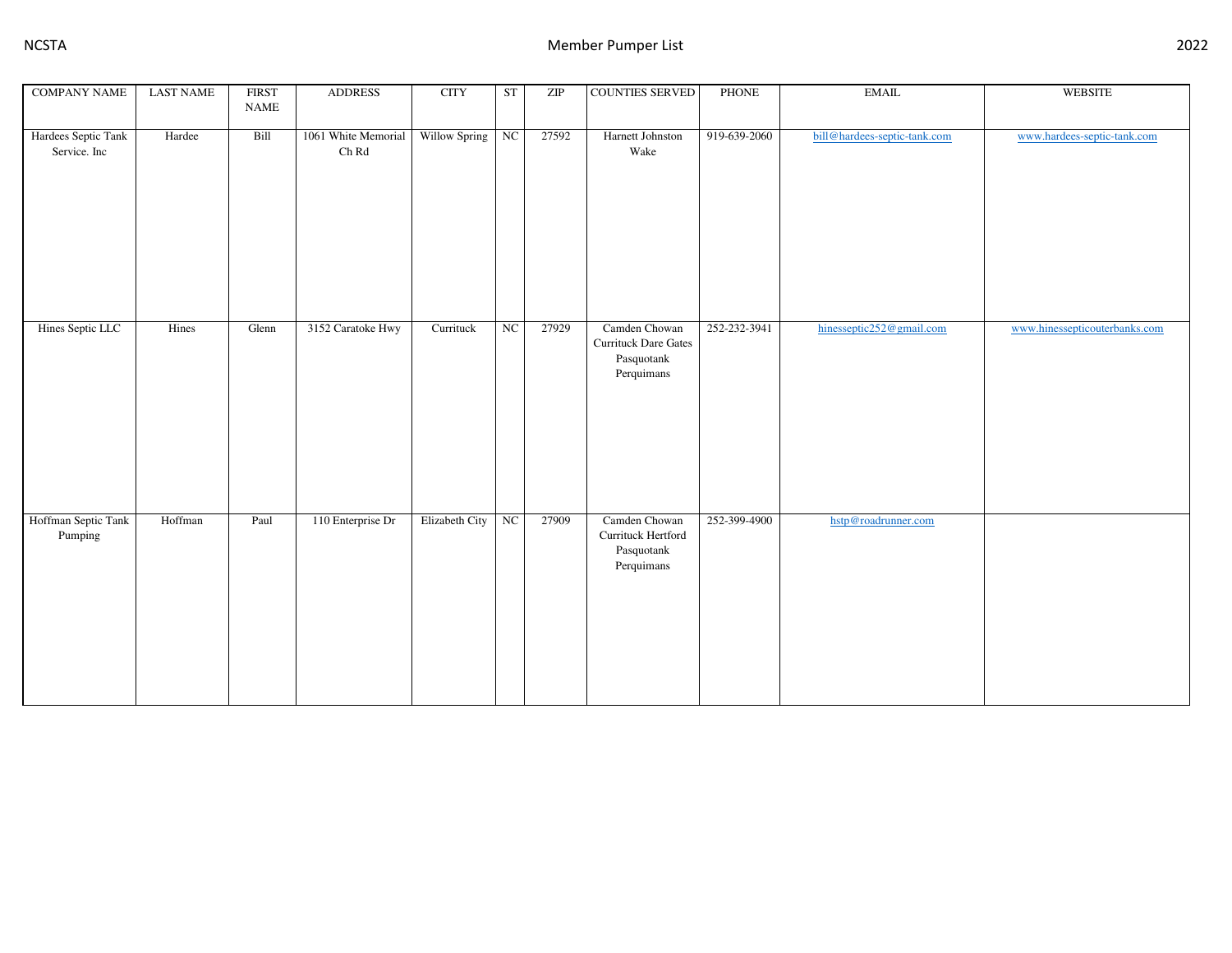| <b>COMPANY NAME</b>            | <b>LAST NAME</b> | <b>FIRST</b><br><b>NAME</b> | <b>ADDRESS</b>       | <b>CITY</b> | <b>ST</b>   | $\ensuremath{\mathrm{ZIP}}$ | <b>COUNTIES SERVED</b>                                                              | <b>PHONE</b> | <b>EMAIL</b>               | <b>WEBSITE</b>        |
|--------------------------------|------------------|-----------------------------|----------------------|-------------|-------------|-----------------------------|-------------------------------------------------------------------------------------|--------------|----------------------------|-----------------------|
| HST Inc                        | Harris           | Phillip                     | 109 Frank Rondall Dr | Mooresboro  | NC          | 28114                       | Cleveland Gaston<br>Loincoln Rutherford                                             | 828-429-7802 | plbharris@att.net          |                       |
| Hurley Backhoe<br>Services Inc | Hurley           | Steven                      | 433 Hurley Farms Rd  | Star        | NC          | 27356                       | Anson Cabarrus<br>Davidson Montgomery<br>Moore Randolph<br>Richmond Rowan<br>Stanly | 910-571-0698 | hurleybackhoeinc@yahoo.com | www.hurleybackhoe.com |
| J & L Septic Tank<br>Services  | Jones            | Frankie                     | 3142 Chason Rd       | Parkton     | $_{\rm NC}$ | 28371                       | Cumberland Harnett<br>Hoke Lee Robeson<br>Scotland                                  | 910-723-0174 | jlsepticsrv@gmail.com      |                       |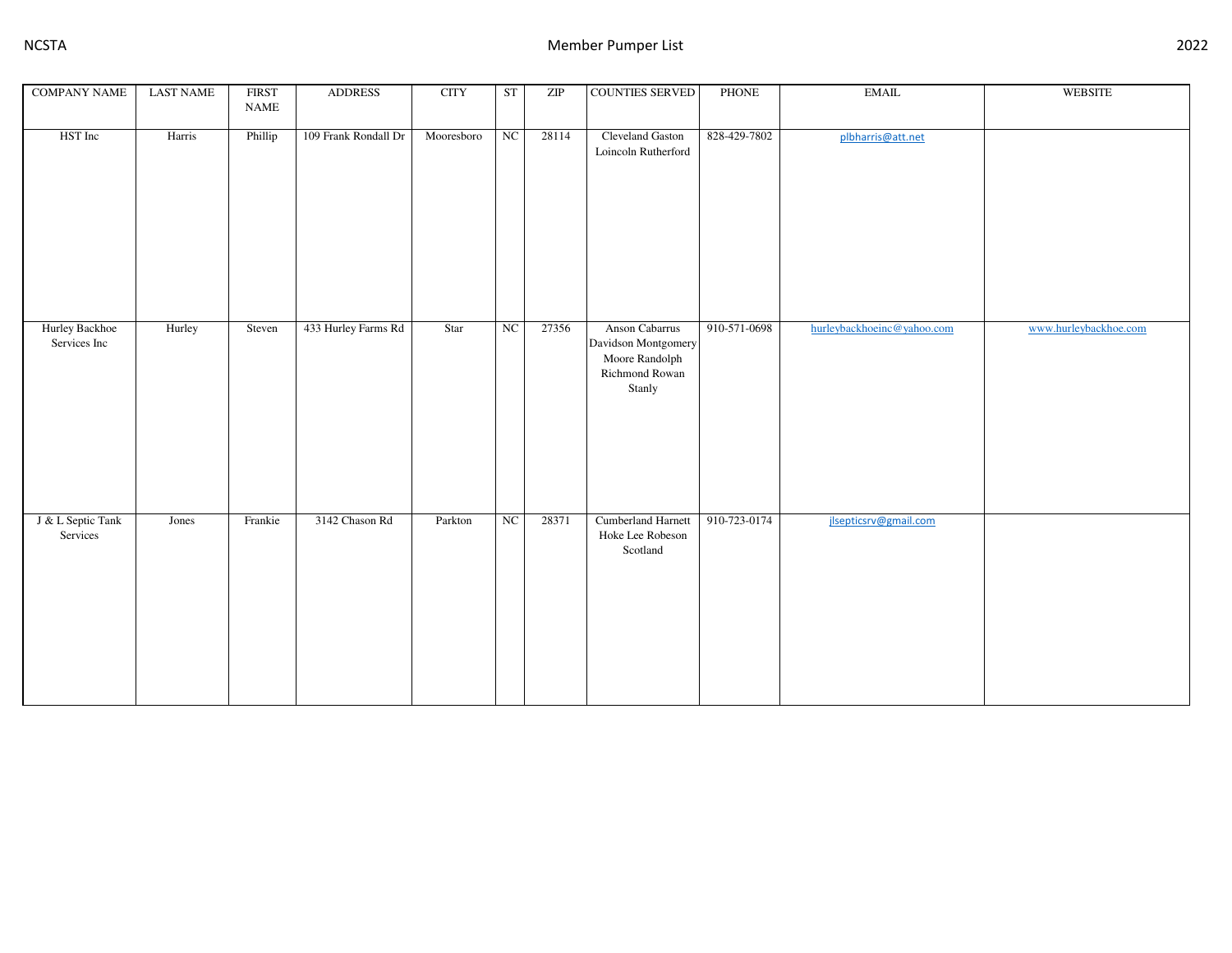| <b>COMPANY NAME</b>                                  | <b>LAST NAME</b> | <b>FIRST</b><br><b>NAME</b> | <b>ADDRESS</b>    | <b>CITY</b> | <b>ST</b> | $\ensuremath{\mathrm{ZIP}}$ | COUNTIES SERVED                                                                                 | <b>PHONE</b> | <b>EMAIL</b>                   | <b>WEBSITE</b>            |
|------------------------------------------------------|------------------|-----------------------------|-------------------|-------------|-----------|-----------------------------|-------------------------------------------------------------------------------------------------|--------------|--------------------------------|---------------------------|
| J W Septic Service<br><b>LLC</b>                     | Williamson       | Jeremy                      | 402 N Franklin Rd | Mt Airy     | NC        | 27030                       | Forsyth Stokes Surry<br>Yadkin                                                                  | 336-325-0899 | jwsepticservice@yahoo.com      | www.jw-septic-service.com |
| James Septic &<br>Portable Toilet Ser<br>${\rm LLC}$ | James            | Walter                      | PO Box 84         | Reidsville  | NC        | 27323                       | Alamance Caswell<br>Davidson Durham<br>Forsyth Guilford<br>Person Randolph<br>Rockingham Stokes | 336-349-9511 | whjames03@gmail.com            |                           |
| Jeff Lawson Septic<br>Tank & Pumping Sr              | Lawson           | Jeff                        | 2984 NC 8 Hwy N   | Danbury     | NC        | 27016                       | Forsyth Rockingham<br>Stokes Surry                                                              | 336-407-6701 | jefflawsonseptictank@gmail.com |                           |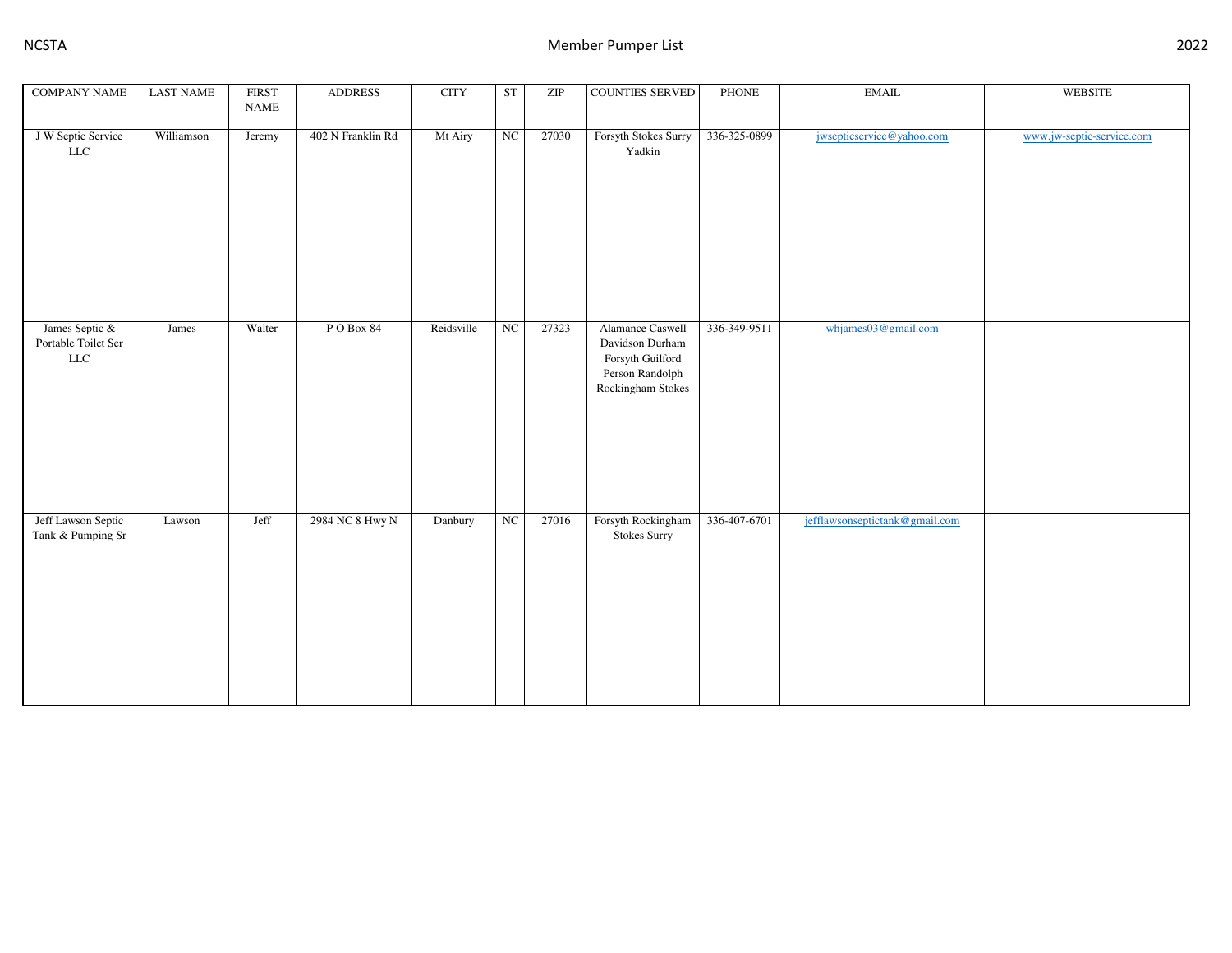| <b>COMPANY NAME</b>              | <b>LAST NAME</b> | <b>FIRST</b> | <b>ADDRESS</b>  | $\rm CITY$ | <b>ST</b>              | $\ensuremath{\mathrm{ZIP}}$ | <b>COUNTIES SERVED</b>                                                                                                   | PHONE        | $\operatorname{EMAIL}$ | WEBSITE                        |
|----------------------------------|------------------|--------------|-----------------|------------|------------------------|-----------------------------|--------------------------------------------------------------------------------------------------------------------------|--------------|------------------------|--------------------------------|
|                                  |                  | <b>NAME</b>  |                 |            |                        |                             |                                                                                                                          |              |                        |                                |
| Johnny Huffman<br>Plumbing Co    | Huffman          | Johnny       | 1703 Redtop Rd  | Wilkesboro | $_{\rm NC}$            | 28697                       | Alleghany Ashe Avery<br><b>Burke Caldwell</b><br>Catawba David<br>Forsyth Iredell<br>Rutherford Watauga<br>Wilkes Yadkin | 336-973-3938 | jhplbcoinc@wilkes.net  | johnnyhuffmanplumbingcoinc.com |
| K T Moore Septic<br>Tank Service | Dickerson        | Mike         | 712 N Chavis Rd | Kittrell   | $\overline{\text{NC}}$ | 27544                       | Durham Franklin<br>Granville Halifax Nash<br>Person Vance Wake<br>Warren                                                 | 252-432-1859 | 440.ktmoore@gmail.com  |                                |
| Kivett and Son Inc               | Kivett           | Donna        | P O Box 2918    | Asheboro   | $_{\mathrm{NC}}$       | 27204                       | Randolph                                                                                                                 | 336-629-3263 | dkivett3@triad.rr.com  |                                |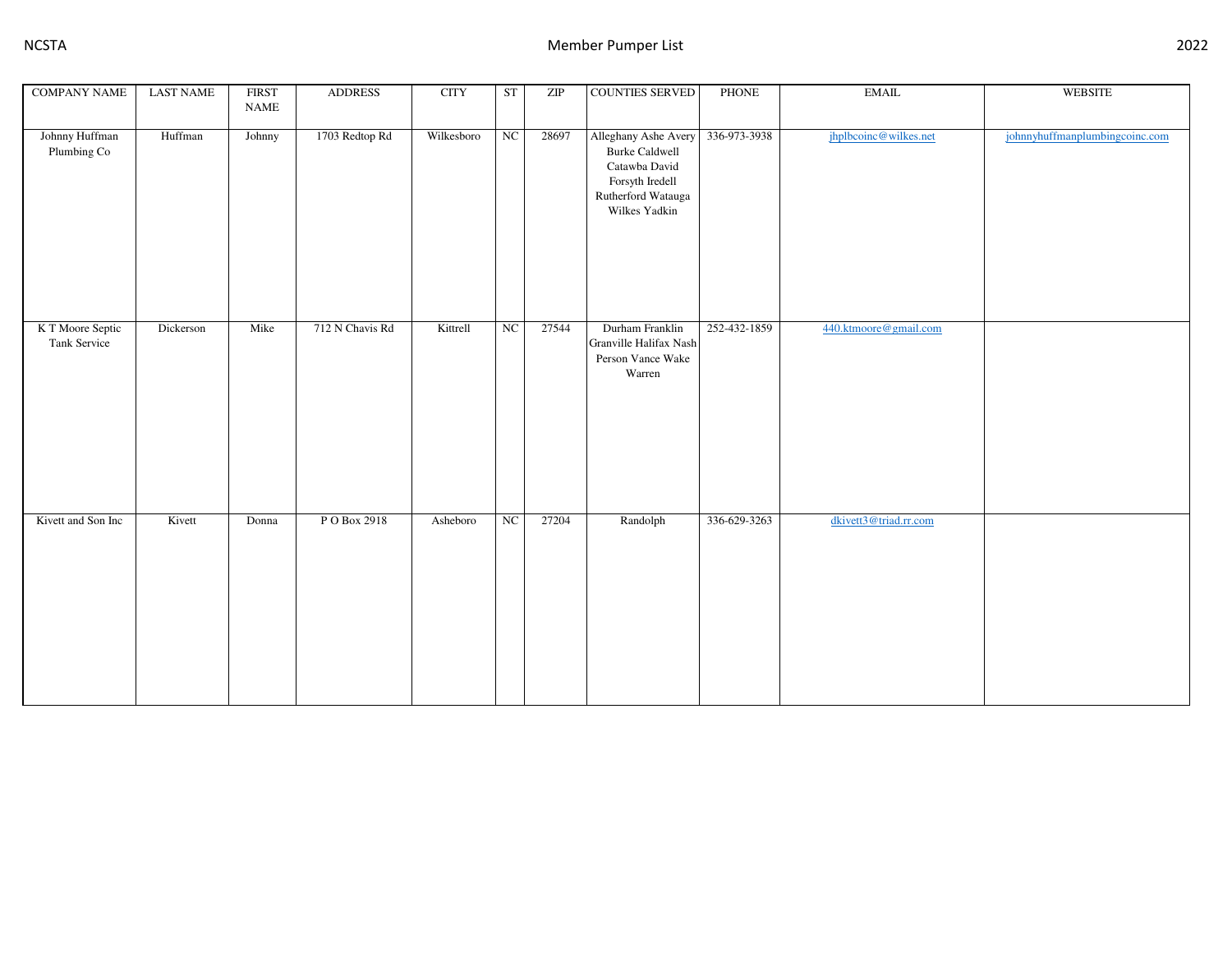| <b>COMPANY NAME</b>                     | <b>LAST NAME</b> | <b>FIRST</b> | <b>ADDRESS</b>              | <b>CITY</b> | <b>ST</b>        | $\ensuremath{\mathrm{ZIP}}$ | <b>COUNTIES SERVED</b>                                                                                          | PHONE        | <b>EMAIL</b>                  | <b>WEBSITE</b>           |
|-----------------------------------------|------------------|--------------|-----------------------------|-------------|------------------|-----------------------------|-----------------------------------------------------------------------------------------------------------------|--------------|-------------------------------|--------------------------|
|                                         |                  | <b>NAME</b>  |                             |             |                  |                             |                                                                                                                 |              |                               |                          |
| Lake Norman Sewer &<br>Septic Service   | Currier          | David        | P O Box 889                 | Denver      | ${\rm NC}$       | 28037                       | Alexander Cabarrus<br>Catawba Cleveland<br>Gaston Iredell Lincoln<br>Mecklenburg Stanly                         | 704-483-5125 | lknsas@gmail.com              | www.lakenormanseptic.com |
| <b>Lassiters Septic Tank</b><br>Svc Inc | Harrison         | Anita        | 127 Askewville Bryant<br>St | Windsor     | $_{\rm NC}$      | 27983                       | <b>Beaufort Bertie</b><br>Chowan Gates<br>Hertford Hyde Martin<br>Pasquotank<br>Perquimans tyrell<br>Washington | 252-794-5444 | lassiterseptic@embarqmail.com |                          |
| Lentz Septic Tank<br>Service Inc        | Trivette         | Jason        | 410 Lentz Rd                | Statesville | $_{\mathrm{NC}}$ | 28625                       | Iredell Mecklenburg<br>Rowan Stanley                                                                            | 704-876-1834 | office.lentzseptic@gmail.com  | www.lentzseptic.com      |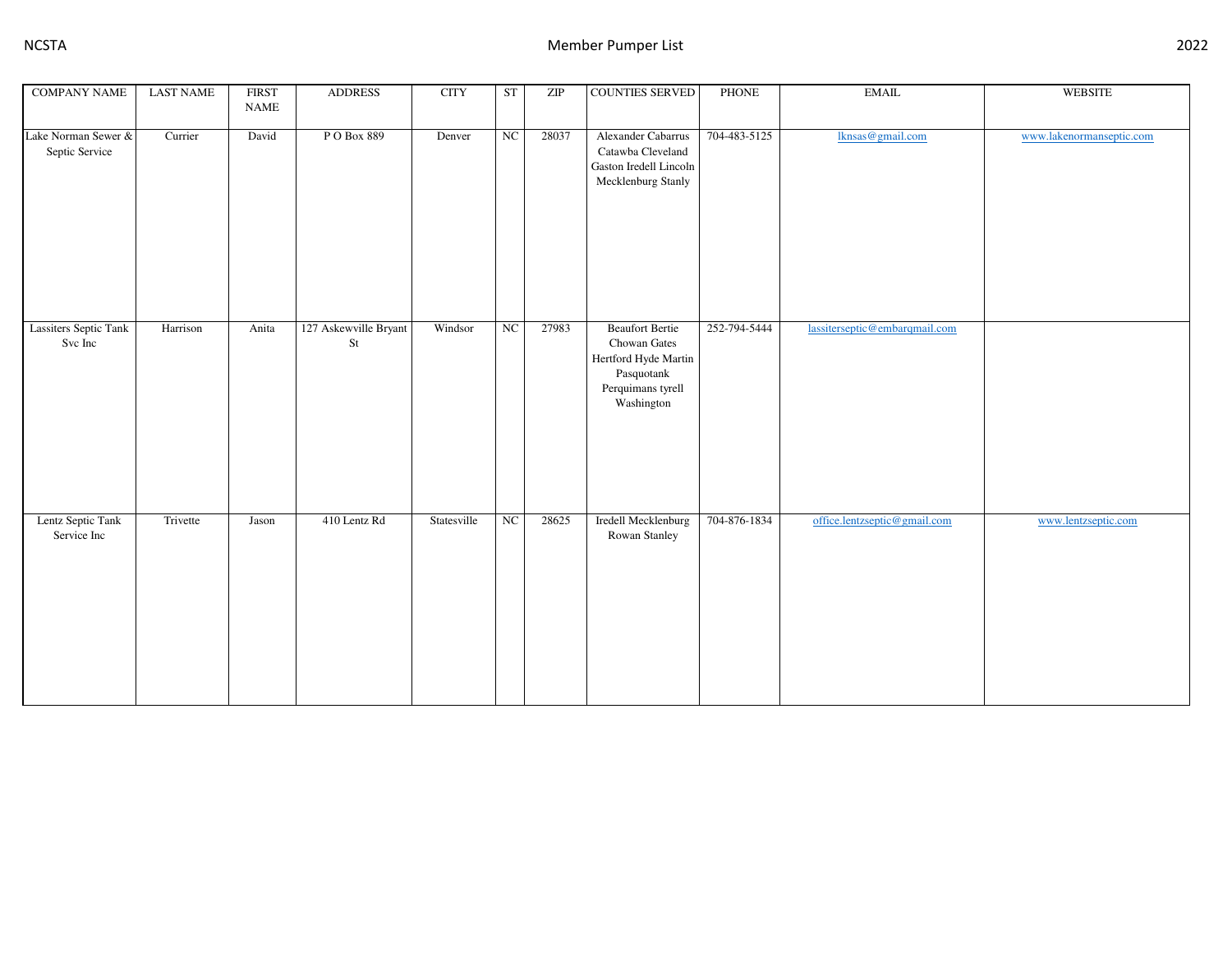| <b>COMPANY NAME</b>               | <b>LAST NAME</b> | <b>FIRST</b> | <b>ADDRESS</b>            | <b>CITY</b> | <b>ST</b>        | ZIP   | <b>COUNTIES SERVED</b>                                                                                       | PHONE        | $\operatorname{EMAIL}$       | WEBSITE                          |
|-----------------------------------|------------------|--------------|---------------------------|-------------|------------------|-------|--------------------------------------------------------------------------------------------------------------|--------------|------------------------------|----------------------------------|
|                                   |                  | <b>NAME</b>  |                           |             |                  |       |                                                                                                              |              |                              |                                  |
| Lewis Farms & Liquid<br>Waste Inc | Wooten           | Wesley       | 8155 Malpass Corner<br>Rd | Currie      | $_{\rm NC}$      | 28435 | <b>Bladen Brunswick</b><br>Carteret Columbus<br>Duplin New Hanove<br><b>Onslow Pender</b><br>Sampson         | 910-283-9823 | wesley@lewisfarmsnc.com      | www.lewisfarmsandliquidwaste.com |
| Marlin Wastewater<br>Service      | Kerr             | Jeffrey D    | P O Box 865               | West End    | $_{\mathrm{NC}}$ | 27376 | Alamance Chatham<br>Cumberland Guilford<br>Harnett Hoke Lee<br>Montgomery Moore<br>Richmond Scotland<br>Wake | 910-295-1899 | info@marlinw.com             | www.marlinw.com                  |
| Massey Septic Tank<br>Co Inc      | Hawes            | Wilfred      | P O Box 643               | Mt Ulla     | $_{\mathrm{NC}}$ | 28125 | Caldwell catawba<br>Iredell Orwan                                                                            | 704-278-9132 | backcreekranch@earthlink.net |                                  |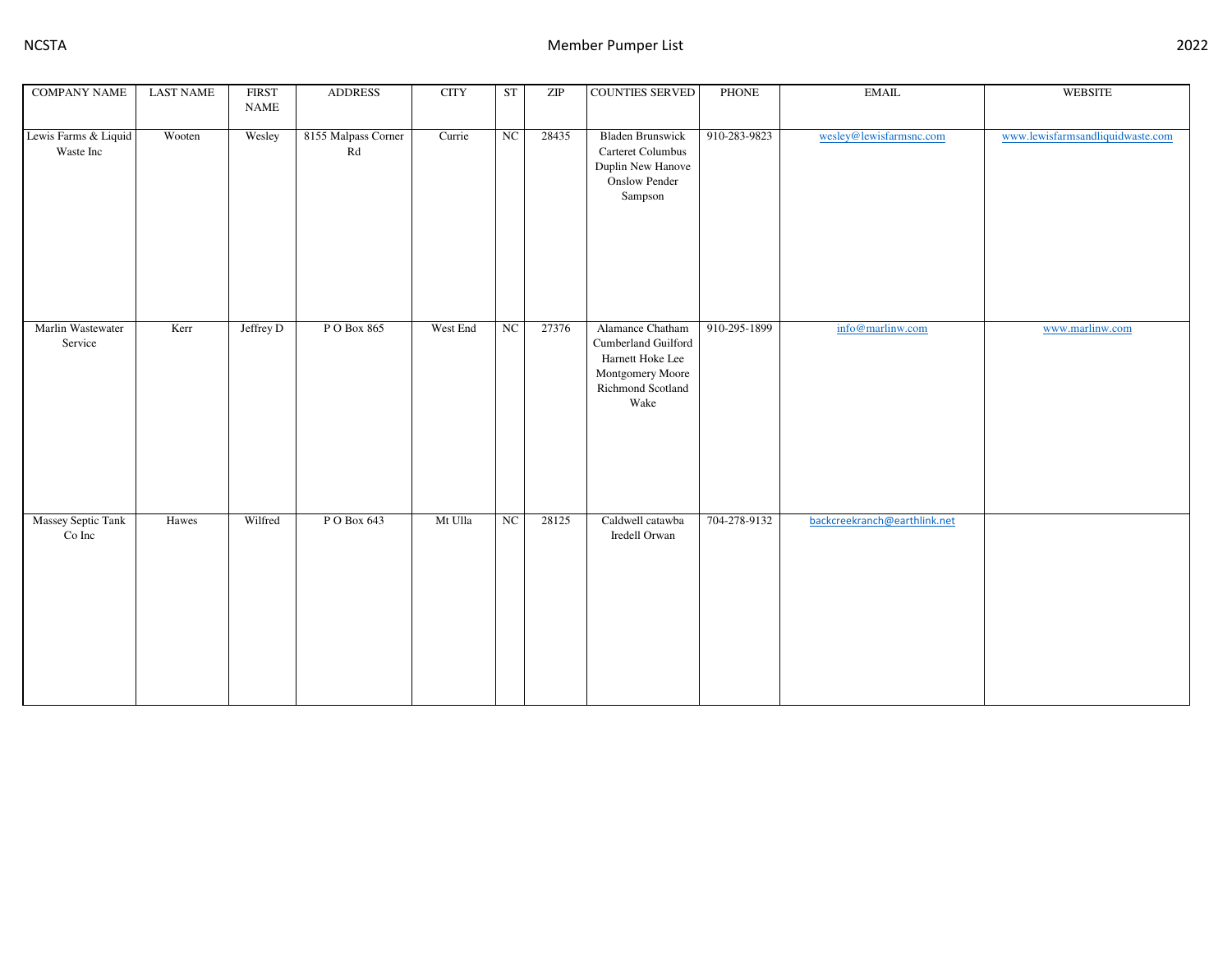| <b>COMPANY NAME</b>                                                                                                            | <b>LAST NAME</b> | <b>FIRST</b><br><b>NAME</b> | <b>ADDRESS</b>     | <b>CITY</b> | <b>ST</b>   | $\ensuremath{\mathrm{ZIP}}$ | <b>COUNTIES SERVED</b>                                                        | PHONE        | $\operatorname{EMAIL}$           | <b>WEBSITE</b>          |
|--------------------------------------------------------------------------------------------------------------------------------|------------------|-----------------------------|--------------------|-------------|-------------|-----------------------------|-------------------------------------------------------------------------------|--------------|----------------------------------|-------------------------|
|                                                                                                                                |                  |                             |                    |             |             |                             |                                                                               |              |                                  |                         |
| McDowell County<br>Schools Maintenance                                                                                         | Trinks           | Garvin                      | 2107 Sugar Hill Rd | Marion      | NC          | 28752                       | McDowell                                                                      | 828-652-5504 | garvin.trinks@mcdowell.k12.nc.us |                         |
| McMahan Septic Tank<br>$\operatorname*{Inc}% \nolimits_{\mathbb{Z}}\left( \mathbb{Z}^{\Sigma\left( 1\right) }\right) ^{\ast }$ | McMahan          | Tammy                       | 10 Paddington Dr   | Lexington   | $_{\rm NC}$ | 27295                       | Davidson Davie<br>Forsyth Guilford<br>Iredell Randolph<br>Rowan Stokes Yadkin | 336-248-6575 | mcmahanseptictank@gmail.com      |                         |
| <b>Myers Septic Tank</b>                                                                                                       | Bean             | Garrett                     | 1882 Briggs Rd     | Salisbury   | NC          | 28147                       | Cabarrus Iredell<br>Rowan                                                     | 704-633-3962 | info@myerssepticnc.com           | www.myersseptictank.com |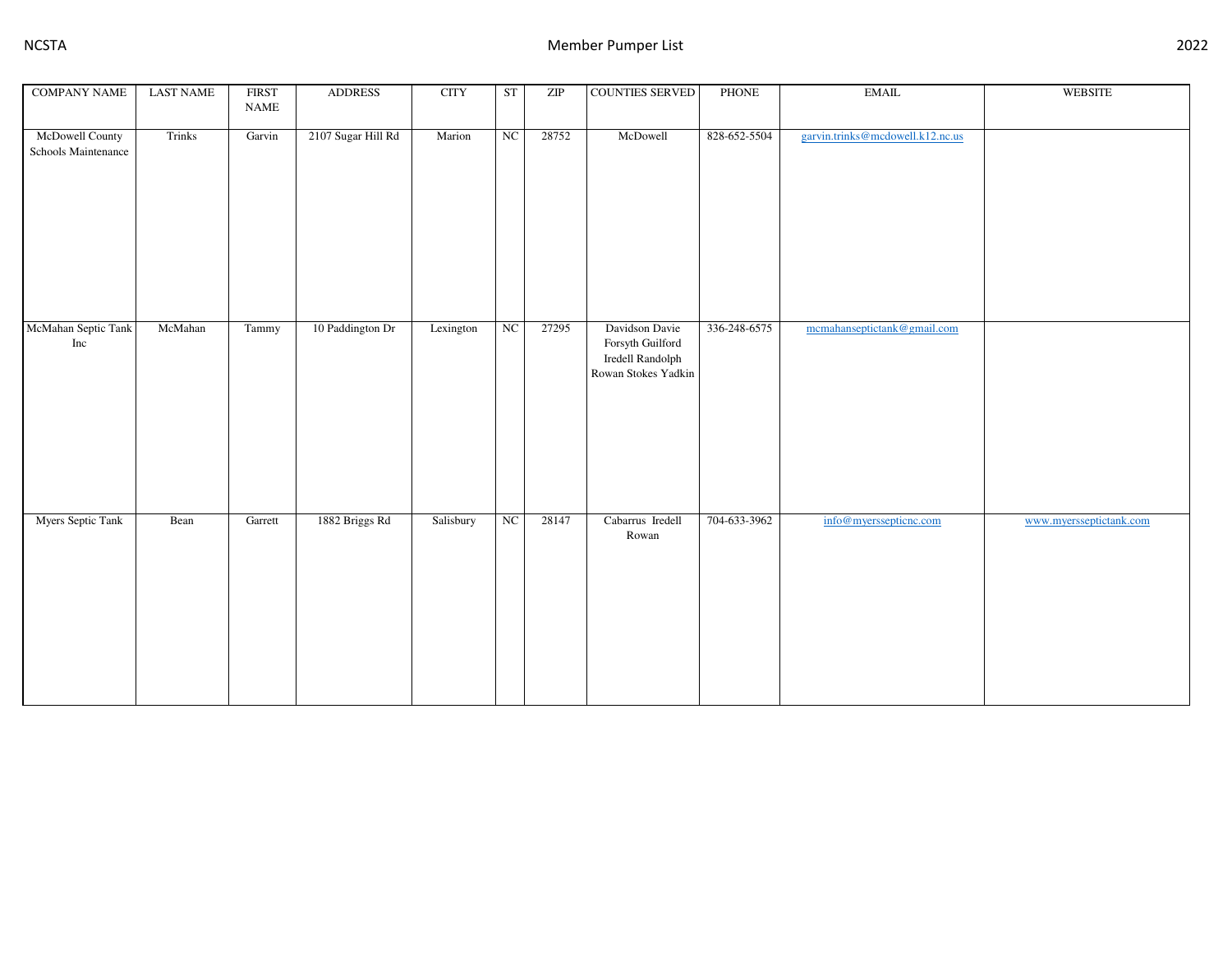| <b>COMPANY NAME</b>              | <b>LAST NAME</b> | <b>FIRST</b><br><b>NAME</b> | <b>ADDRESS</b>     | <b>CITY</b>  | <b>ST</b>        | $\ensuremath{\mathrm{ZIP}}$ | <b>COUNTIES SERVED</b>                                                                                                                                                                                 | PHONE        | $\operatorname{EMAIL}$    | WEBSITE               |
|----------------------------------|------------------|-----------------------------|--------------------|--------------|------------------|-----------------------------|--------------------------------------------------------------------------------------------------------------------------------------------------------------------------------------------------------|--------------|---------------------------|-----------------------|
| Myers Septic Tank<br>Service LLC | Myers            | $\operatorname{Ira}$        | P O Box 207        | Wilkesboro   | NC               | 28697                       | Alleghany Alexander<br>Iredell Watauga<br>Wilkes                                                                                                                                                       | 336-838-5045 | myersseptictank@gmail.com |                       |
| Overbey's Septic Tank<br>Inc     | Overbey          | Ronnie                      | 5301 Burlington Rd | McLeansville | $_{\rm NC}$      | 27301                       | Alamance Caldwell<br>Caswell Chatham<br>Craven Davidson<br>Davie Forsyth Graham<br>Greene Guilford Iredell<br>Madison Montgomery<br>Orange Randolph<br>Rockingham Rowan<br>Stokes Surry Wake<br>Yancey | 336-697-8169 | overbeys@bellsouth.net    | www.overbeyseptic.com |
| Pages Septic Tank<br>Cleaning    | Page             | Robert                      | 146 Pine Ridge Rd  | Mocksville   | $_{\mathrm{NC}}$ | 27028                       | Davidson Davie<br>Forsyth Iredell Rowan<br>Wilkes Yadkin                                                                                                                                               | 336-284-4362 | darlenepage2@gmail.com    |                       |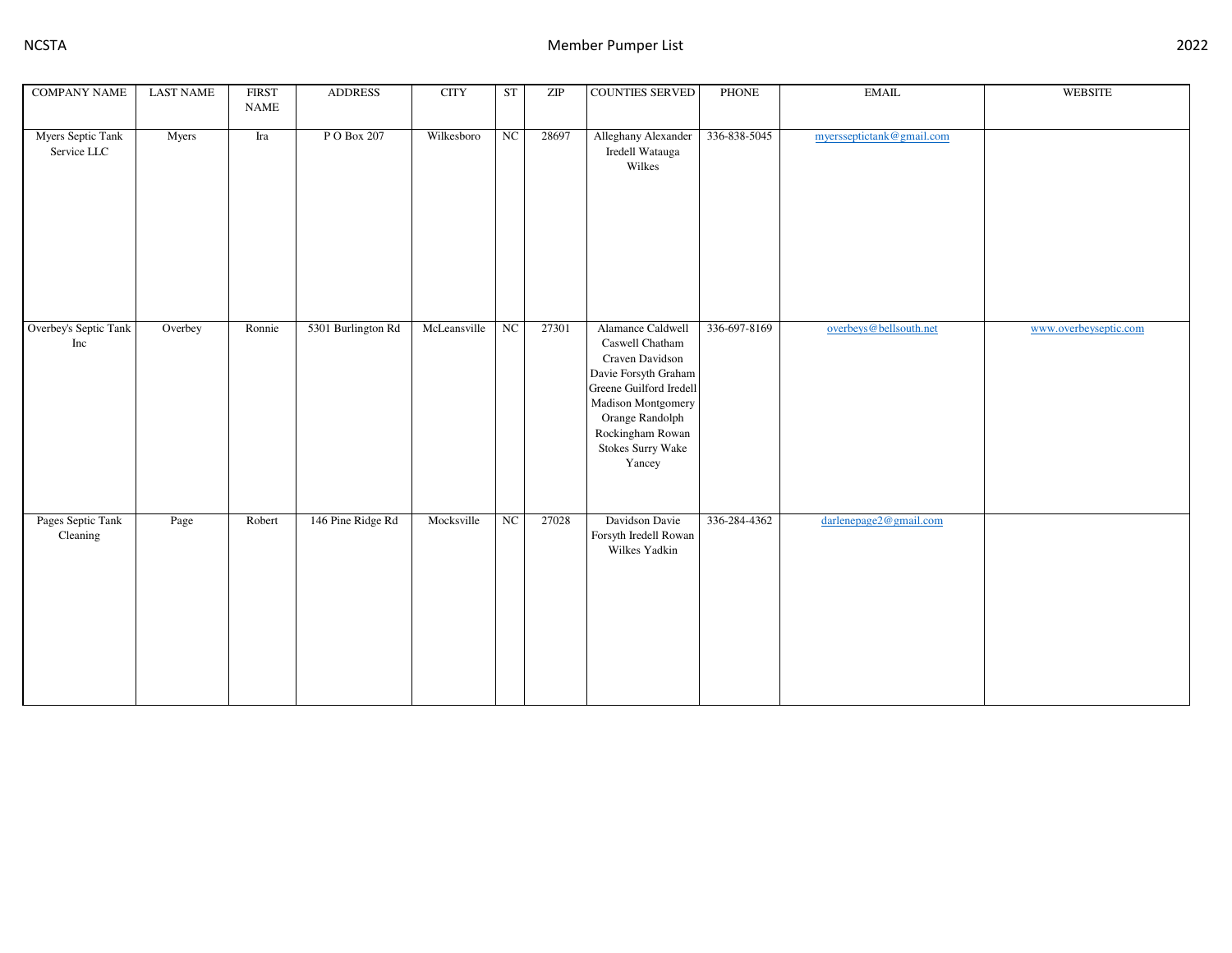| <b>COMPANY NAME</b>                      | <b>LAST NAME</b> | <b>FIRST</b><br><b>NAME</b>                                                          | <b>ADDRESS</b>              | <b>CITY</b>       | <b>ST</b>        | ZIP   | <b>COUNTIES SERVED</b>                                                                                                           | <b>PHONE</b> | $\operatorname{EMAIL}$        | WEBSITE                     |
|------------------------------------------|------------------|--------------------------------------------------------------------------------------|-----------------------------|-------------------|------------------|-------|----------------------------------------------------------------------------------------------------------------------------------|--------------|-------------------------------|-----------------------------|
| Pearce Backhoe &<br>Septic Tank Serv     | Pearce           | $\operatorname*{Frank}% \left( X\right) \equiv\operatorname*{Rank}\left( X\right) ,$ | 508 Dogwood Meadow<br>Trail | Rolesville        | NC               | 27571 | Franklin Granville<br>Vance Wake                                                                                                 | 9195565018   |                               |                             |
| Pearce Concrete<br>Works                 | Pearce           | Jimmy                                                                                | 5795 Hwy 903                | Roanoke Rapids NC |                  | 27870 | Edgecombe Halifax<br>Nash Northhampton<br>Vance Warren                                                                           | 252-537-2410 | jimmypearce3@yahoo.com        |                             |
| Pearce Environmental<br>Technologies Inc | Pearce           | Jerry                                                                                | PO Box 58                   | Rolesville        | $_{\mathrm{NC}}$ | 27571 | Alamance Chatham<br>Durham Edgecombe<br>Franklin Granville<br>Ahalifax Harnett<br>Johnston Orange<br>Person Vance Wake<br>Warren | 919-971-4599 | jerry@pearceenvironmental.com | www.pearceenvironmental.com |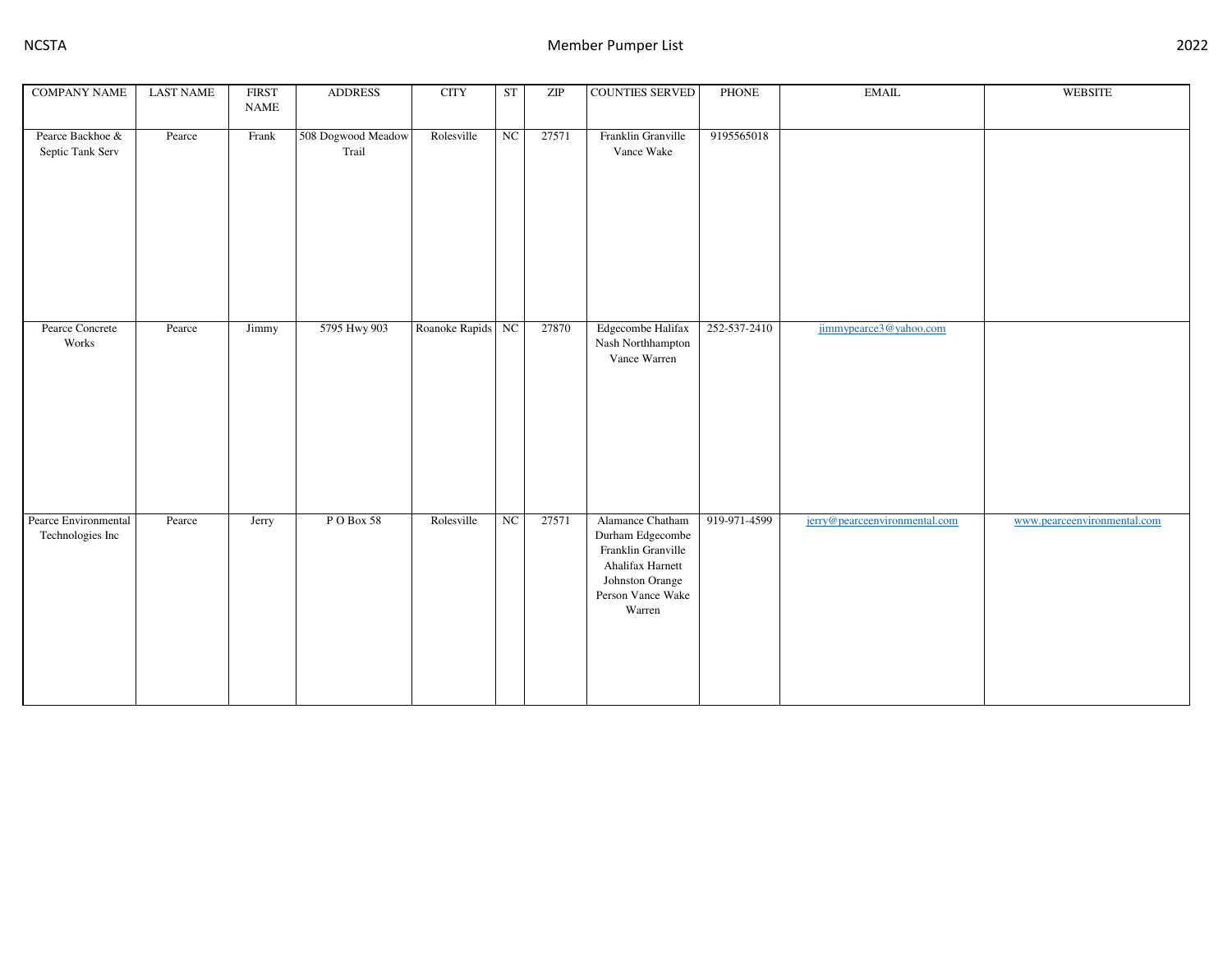| <b>COMPANY NAME</b>           | <b>LAST NAME</b> | <b>FIRST</b><br><b>NAME</b> | <b>ADDRESS</b> | <b>CITY</b>       | <b>ST</b>              | ZIP   | COUNTIES SERVED                                                     | PHONE        | $\operatorname{EMAIL}$ | <b>WEBSITE</b> |
|-------------------------------|------------------|-----------------------------|----------------|-------------------|------------------------|-------|---------------------------------------------------------------------|--------------|------------------------|----------------|
| Piedmont Septic Tank          | Melton           | Randy                       | PO Box 8126    | Landis            | $\overline{\text{NC}}$ | 28088 | Cabarrus Davidson<br>Iredell Lincoln<br>Mecklenburg Rowan<br>Stanly | 704-857-6426 | rmelton1564@gmail.com  |                |
| Powell Septic Tank<br>Service | Powell           | Kevin                       | 360 Powell Rd  | Taylorsville      | NC                     | 28681 | Alexander Burke<br>Cabarrus Caldwell<br>Catawba Iredell             | 828-632-1791 | lapowell921@aol.com    |                |
| Powells Septic Tank<br>Ser    | Powell III       | Allie                       | P O Box 395    | Roanoke Rapids NC |                        | 27870 | Halifax Northhampton<br>Warren                                      | 252-537-2450 |                        |                |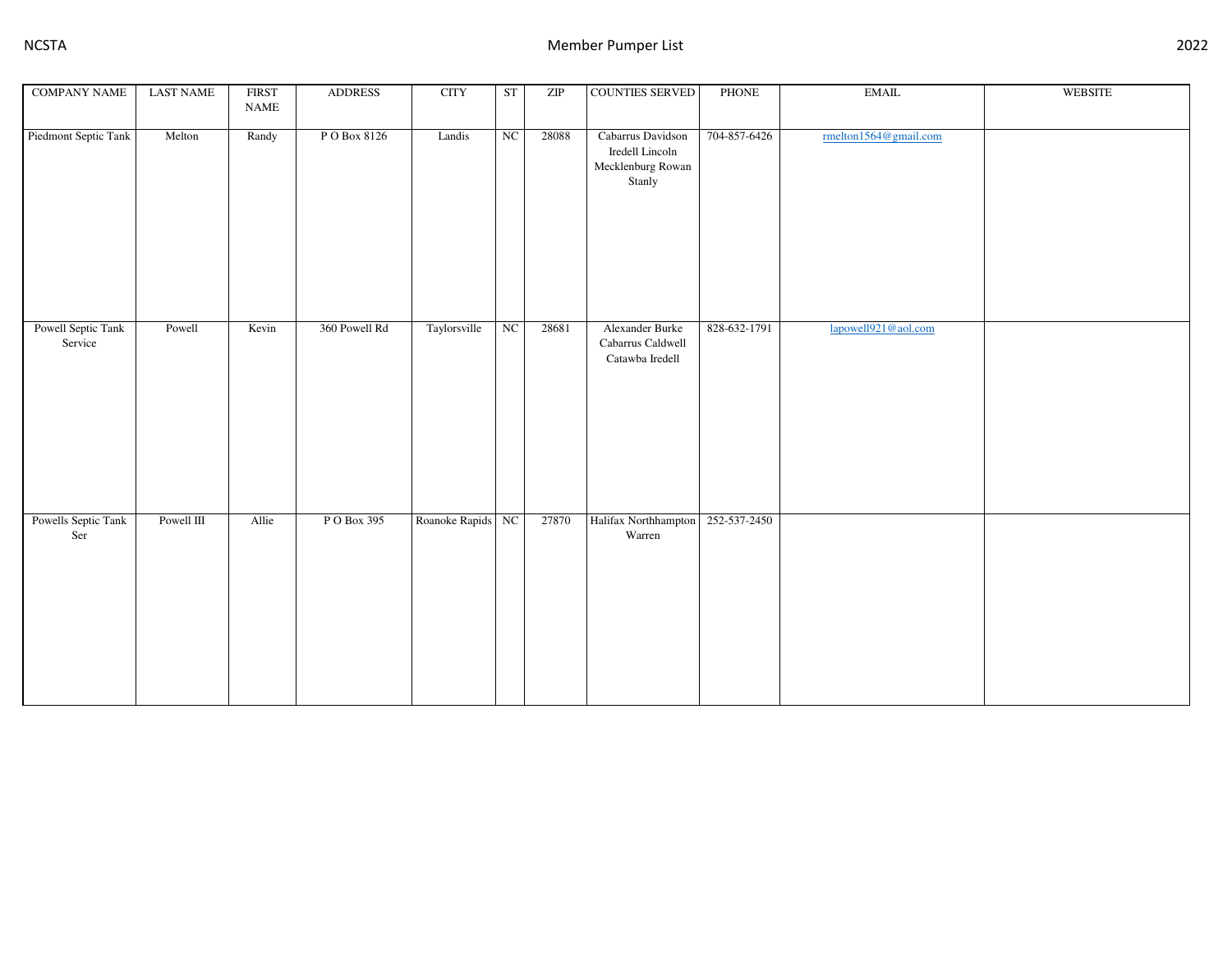| <b>COMPANY NAME</b>      | <b>LAST NAME</b> | <b>FIRST</b><br><b>NAME</b> | <b>ADDRESS</b>   | $\rm CITY$ | <b>ST</b>   | ZIP   | <b>COUNTIES SERVED</b>                                                                                                                 | PHONE        | <b>EMAIL</b>                 | <b>WEBSITE</b>               |
|--------------------------|------------------|-----------------------------|------------------|------------|-------------|-------|----------------------------------------------------------------------------------------------------------------------------------------|--------------|------------------------------|------------------------------|
| Precision Septic         | Holland          | Ricky                       | 554 Homestead Ln | Angier     | $_{\rm NC}$ | 27501 | Chatham Cumberland<br>Harnett Johnston Lee<br>Sampson Wake                                                                             | 919-639-8929 | precisionseptic@gmail.com    | www.precisionseptic.com      |
| Premium Tanks &<br>Stone | <b>Blanks</b>    | Kippy                       | P O Box 1037     | Roxboro    | NC          | 27573 | Alamance Caswell<br>Chatham Durham<br>Granville Guilford<br>Johnston Nash Orange<br>Person Randolph<br>Rockingham Vance<br>Wake Warren | 336-597-2005 | premiumtanks1@embargmail.com | www.premiumtanksandstone.com |
| Progressive Service Co   | Das              | Subal                       | 110 Fortune Way  | Raleigh    | $_{\rm NC}$ | 27617 | Chatham Durham<br>Franklin Granville<br>Harnett Johnston Lee<br>Nash Orange Vance<br>Wake                                              | 919-358-4697 | subaldas@callprogressive.com | www.callprogressive.com      |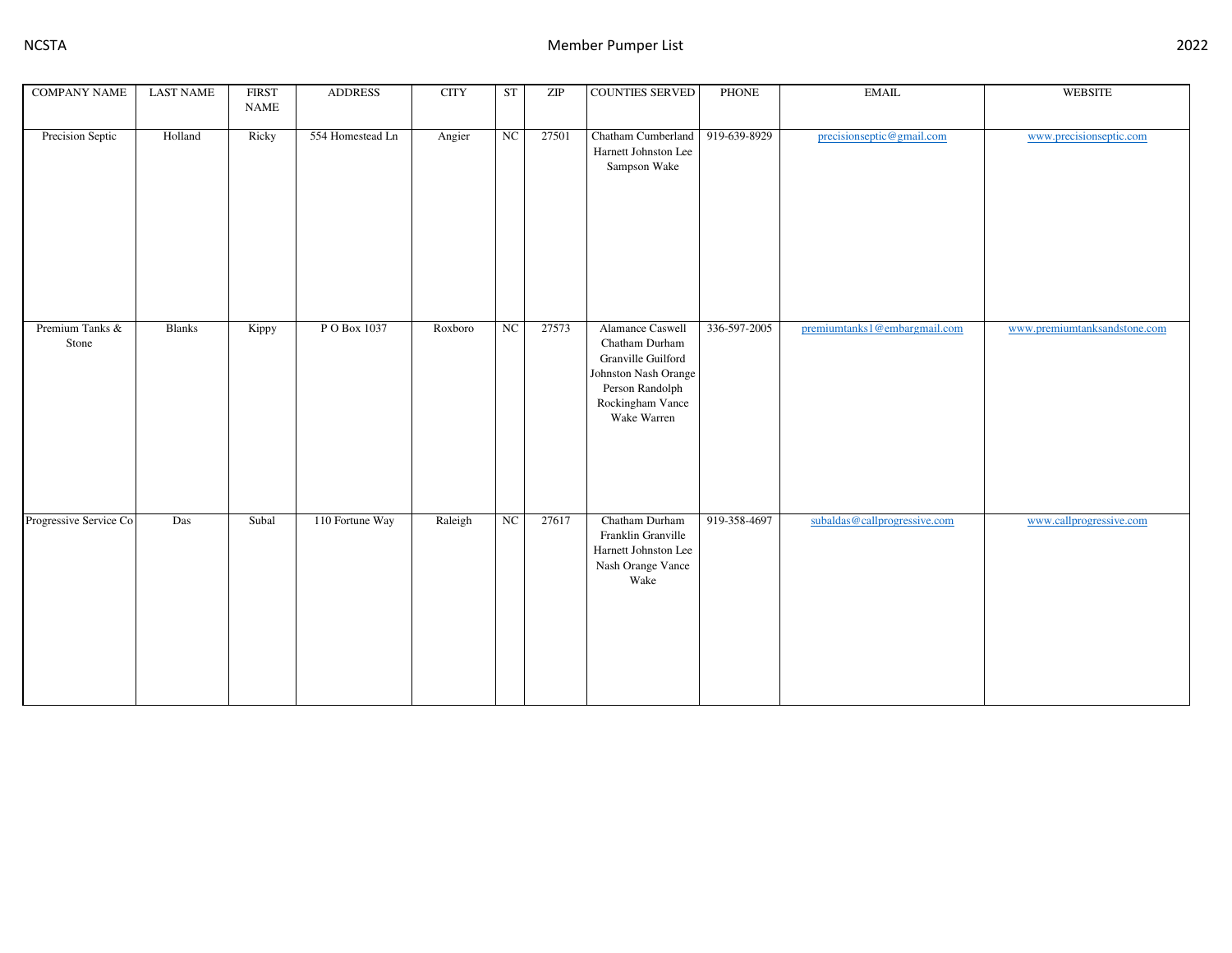| <b>COMPANY NAME</b>                      | <b>LAST NAME</b> | <b>FIRST</b>                 | <b>ADDRESS</b> | $\rm CITY$       | ${\rm ST}$ | $\ensuremath{\mathrm{ZIP}}$ | <b>COUNTIES SERVED</b>                                                                   | PHONE        | $\operatorname{EMAIL}$           | <b>WEBSITE</b>                 |
|------------------------------------------|------------------|------------------------------|----------------|------------------|------------|-----------------------------|------------------------------------------------------------------------------------------|--------------|----------------------------------|--------------------------------|
|                                          |                  | $\ensuremath{\mathsf{NAME}}$ |                |                  |            |                             |                                                                                          |              |                                  |                                |
| <b>Quality Home</b><br>${\bf Constants}$ | Rauland          | $\mathop{\text{Jim}}$        | P O Box 583    | Mountain Home NC |            | 28758                       | <b>Buncombe Haywood</b><br>Henderson Rutherford<br>Transylvania                          | 828-687-7221 | gualityhomeconsultants@gmail.com | www.qualityhomeconsultants.com |
| R I Jones Construction                   | Jones            | Roston                       | 2040 Jones Rd  | Longs            | SC         | 29568                       | Brunswick                                                                                | 843-399-3272 | rj3272@sccoast.net               |                                |
| Randy Miller & Sons<br><b>STS</b>        | Miller           | Randy                        | 295 Miller Rd  | Mocksville       | NC         | 27028                       | Davidson Davie<br>Forsyth Guilford<br><b>Iredell Rowan Stokes</b><br>Surry Wilkes Yadkin | 336-399-7261 | randymiller@yadtel.net           |                                |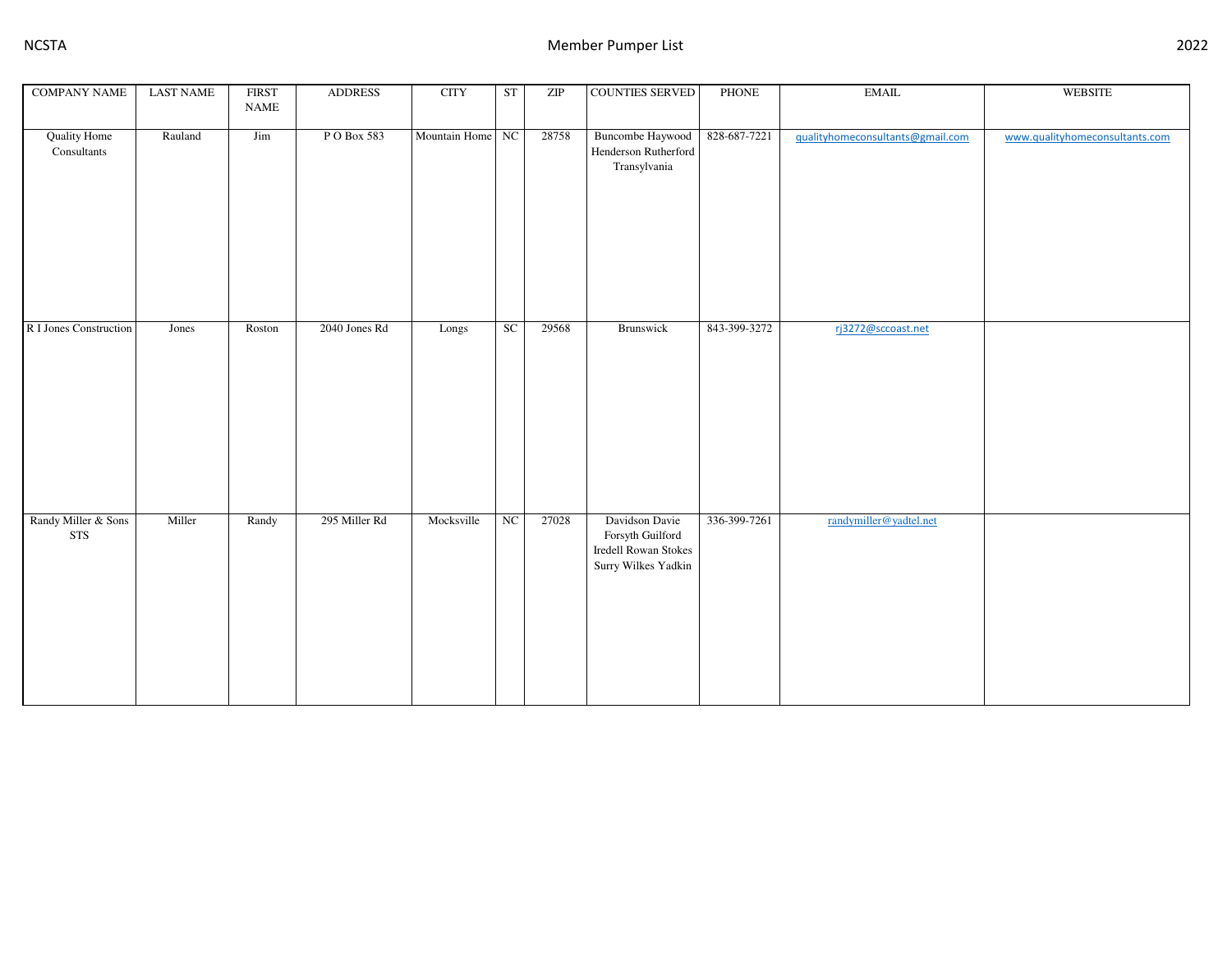| <b>COMPANY NAME</b>                     | <b>LAST NAME</b> | <b>FIRST</b><br><b>NAME</b> | <b>ADDRESS</b>                                    | <b>CITY</b> | <b>ST</b>        | $\ensuremath{\mathrm{ZIP}}$ | <b>COUNTIES SERVED</b>                                                                                                                                                                                                                                                           | <b>PHONE</b> | <b>EMAIL</b>                   | WEBSITE                 |
|-----------------------------------------|------------------|-----------------------------|---------------------------------------------------|-------------|------------------|-----------------------------|----------------------------------------------------------------------------------------------------------------------------------------------------------------------------------------------------------------------------------------------------------------------------------|--------------|--------------------------------|-------------------------|
| Rhea's Backhoe &<br>Septic Tank Svc Inc | Rhea             | Trent Or<br>Monica          | 5030 Harmon Rd                                    | Kings Mtn   | $_{\rm NC}$      | 28086                       | Caldwell Cleveland<br>Gaston Mecklenburg<br>Rutherford                                                                                                                                                                                                                           | 704-739-5849 | monicarhea@att.net             |                         |
| Rooter Express                          | Hambrick         | Michael                     | 4335 Highway 53 Ste<br>102                        | Hoschton    | $_{\mathrm{GA}}$ | 30548                       | Alamance Alexander<br>Cabarrus Catawba<br>Cleveland Columbus<br>Cumberland Dare<br>Davidson Davie Duplo<br>Durham Forsyth<br>Franklin Gaston<br>Guilford Iredell<br>Lincoln Mecklenburg<br>Montgomery Moore<br>Polk Rockingham<br>Rowan Rutherford<br><b>Stanly Stokes Surry</b> | 470-702-9163 | inforooterexpress@gmail.com    |                         |
| Rowan Septic Tank                       | Kirkpatrick      | George                      | 7321 Old Mocksville<br>$\mathop{\rm Rd}\nolimits$ | Salisbury   | $_{\mathrm{NC}}$ | 28144                       | Alexander Cabarrus<br>Catawba Davidson<br>Davie Mecklenburg<br>Rowan Stanly                                                                                                                                                                                                      | 704-633-2412 | rowanseptictanka@bellsouth.net | www.rowanseptictank.com |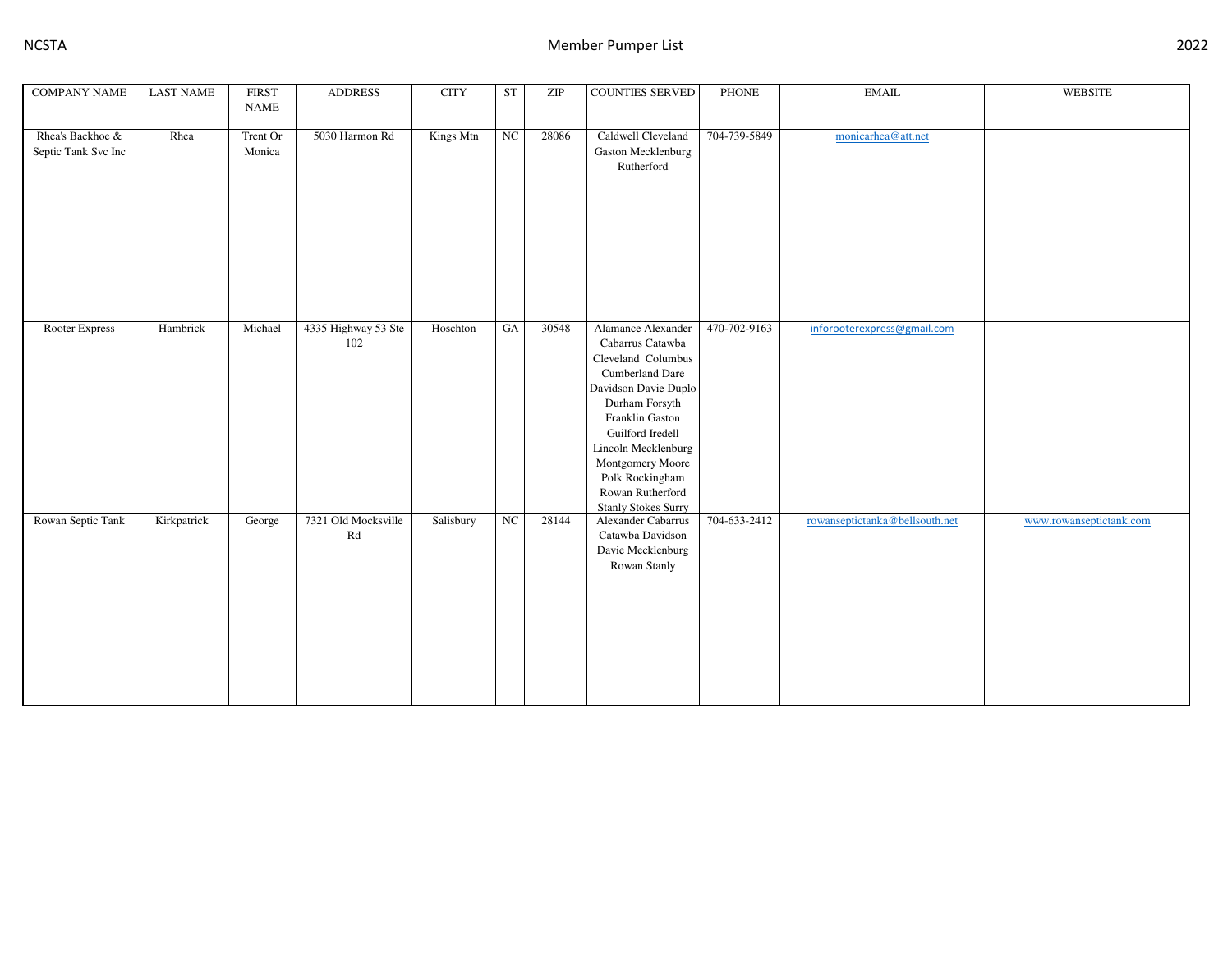| <b>COMPANY NAME</b>                     | <b>LAST NAME</b> | <b>FIRST</b><br><b>NAME</b> | <b>ADDRESS</b>              | <b>CITY</b>  | <b>ST</b>   | $\ensuremath{\mathrm{ZIP}}$ | <b>COUNTIES SERVED</b>                      | PHONE        | <b>EMAIL</b>                 | <b>WEBSITE</b> |
|-----------------------------------------|------------------|-----------------------------|-----------------------------|--------------|-------------|-----------------------------|---------------------------------------------|--------------|------------------------------|----------------|
|                                         |                  |                             |                             |              |             |                             |                                             |              |                              |                |
| Rowland Enviro                          | Rowland          | $\overline{Al}$             | 2538 Kimrey Rd              | Mebane       | NC          | 27302                       | $\overline{\mathrm{ALL}}$                   | 336-516-6627 | rowlandenviro@hotmail.com    |                |
| Rudolph Inman Septic<br>Tank Ser        | Harrelson        | Ben                         | 5454 James B white<br>Hwy S | Whiteville   | NC          | 28472                       | <b>Bladen Brunswick</b><br>Columbus Robeson | 910-840-0437 |                              |                |
| S & J Septic Pumping<br>$\&$ Rent A Jon | Blackburn        | Nashone                     | P O Box 266                 | N Wilkesboro | $_{\rm NC}$ | 28659                       | <b>WILKES</b>                               | 336-927-0023 | blackburnshone1965@yahoo.com |                |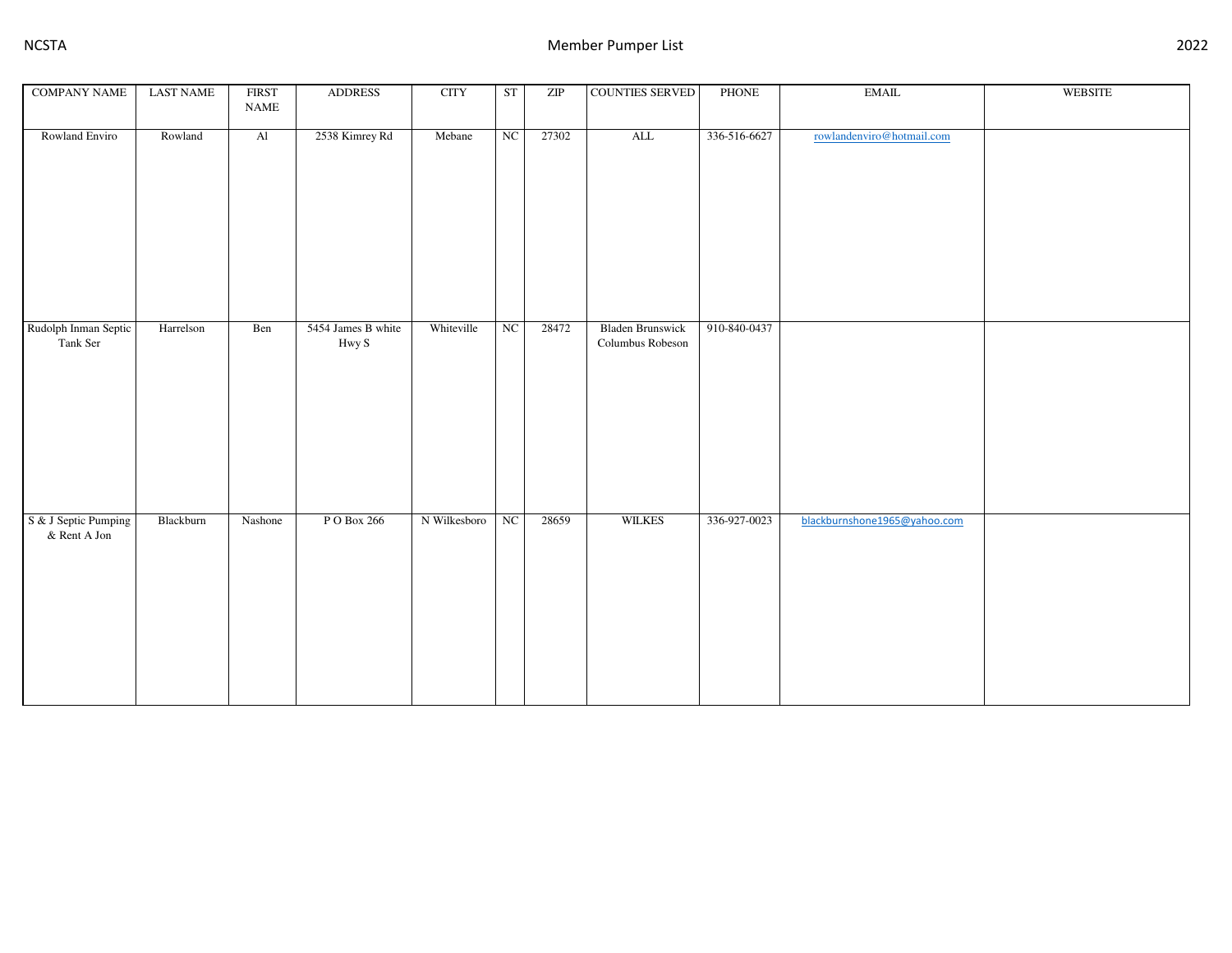| <b>COMPANY NAME</b>                      | <b>LAST NAME</b> | <b>FIRST</b><br>$\ensuremath{\mathsf{NAME}}$ | <b>ADDRESS</b>       | <b>CITY</b>       | <b>ST</b>              | $\ensuremath{\mathrm{ZIP}}$ | <b>COUNTIES SERVED</b>                                                                  | PHONE        | <b>EMAIL</b>              | <b>WEBSITE</b>                  |
|------------------------------------------|------------------|----------------------------------------------|----------------------|-------------------|------------------------|-----------------------------|-----------------------------------------------------------------------------------------|--------------|---------------------------|---------------------------------|
|                                          |                  |                                              |                      |                   |                        |                             |                                                                                         |              |                           |                                 |
| Septic 911                               | Fulk             | Roy                                          | 106 E King St        | $\overline{King}$ | $\overline{\text{NC}}$ | 27021                       | Forsyth Guilford<br><b>Stokes Surry</b>                                                 | 36-985-7051  | septicrepair911@gmail.com | www.septic911.com               |
| Septic System<br>Solutions Inc           | Durham Jr        | Jack                                         | 2021 Sandy Plains Rd | Wake Forest       | NC                     | 27587                       | Alamance Chatham<br>Durham Franklin<br>Granville Johnston<br>Nash Orange Wake<br>Wilson | 919-451-5377 | bartmann55@yahoo.com      | www.septicsystemsolutionsnc.com |
| Shoaf Service Co LLC<br>Dba b & B Septic | Shoaf            | Ben                                          | 742 Ed Rickard Road  | Lexington         | NC                     | 27295                       | Davidson Davie<br>Forsyth Rowan                                                         | 336-752-2099 | benjishoaf@yahoo.com      |                                 |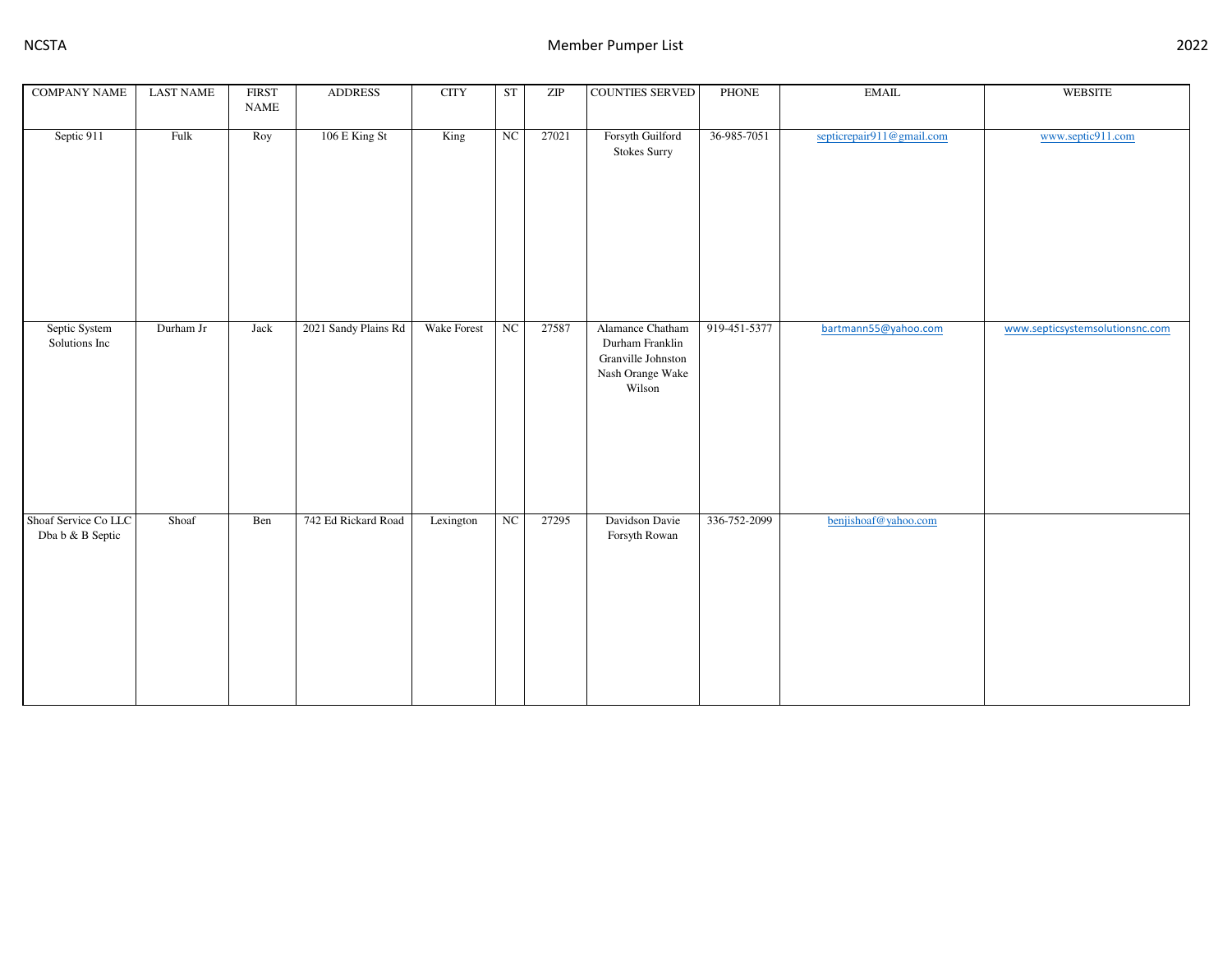| <b>COMPANY NAME</b>                           | <b>LAST NAME</b> | <b>FIRST</b><br><b>NAME</b> | <b>ADDRESS</b>              | <b>CITY</b> | <b>ST</b>   | $\ensuremath{\mathrm{ZIP}}$ | <b>COUNTIES SERVED</b>          | PHONE        | <b>EMAIL</b>                  | <b>WEBSITE</b>                 |
|-----------------------------------------------|------------------|-----------------------------|-----------------------------|-------------|-------------|-----------------------------|---------------------------------|--------------|-------------------------------|--------------------------------|
| Sprinkle Inc                                  | Sprinkle         | Michael                     | P O Box 3758                | Rural Hall  | NC          | 27045                       | Davidson Davie Stokes<br>Yadkin | 336-924-8677 | sprinkle1952@gmail.com        | www.sprinkleseptic.com         |
|                                               |                  |                             |                             |             |             |                             |                                 |              |                               |                                |
| <b>Stallings Septic</b><br>Service            | Crumpler         | Beverly                     | 7132 Hidden Valley<br>Trail | Garner      | NC          | 27529                       | Harnett Johnston<br>Wake        | 919-779-1074 | stallingseptics@bellsouth.net | www.stallingssepticservice.com |
| <b>Stanley Environmental</b><br>Solutions Inc | Wooten           | Nathan                      | 131 Mariposa Rd             | Stanley     | $_{\rm NC}$ | 28164                       | $\overline{\text{ALL}}$         | 704-263-8186 | nwooten@stanleyenviro.com     | www.stanleyenviro.com          |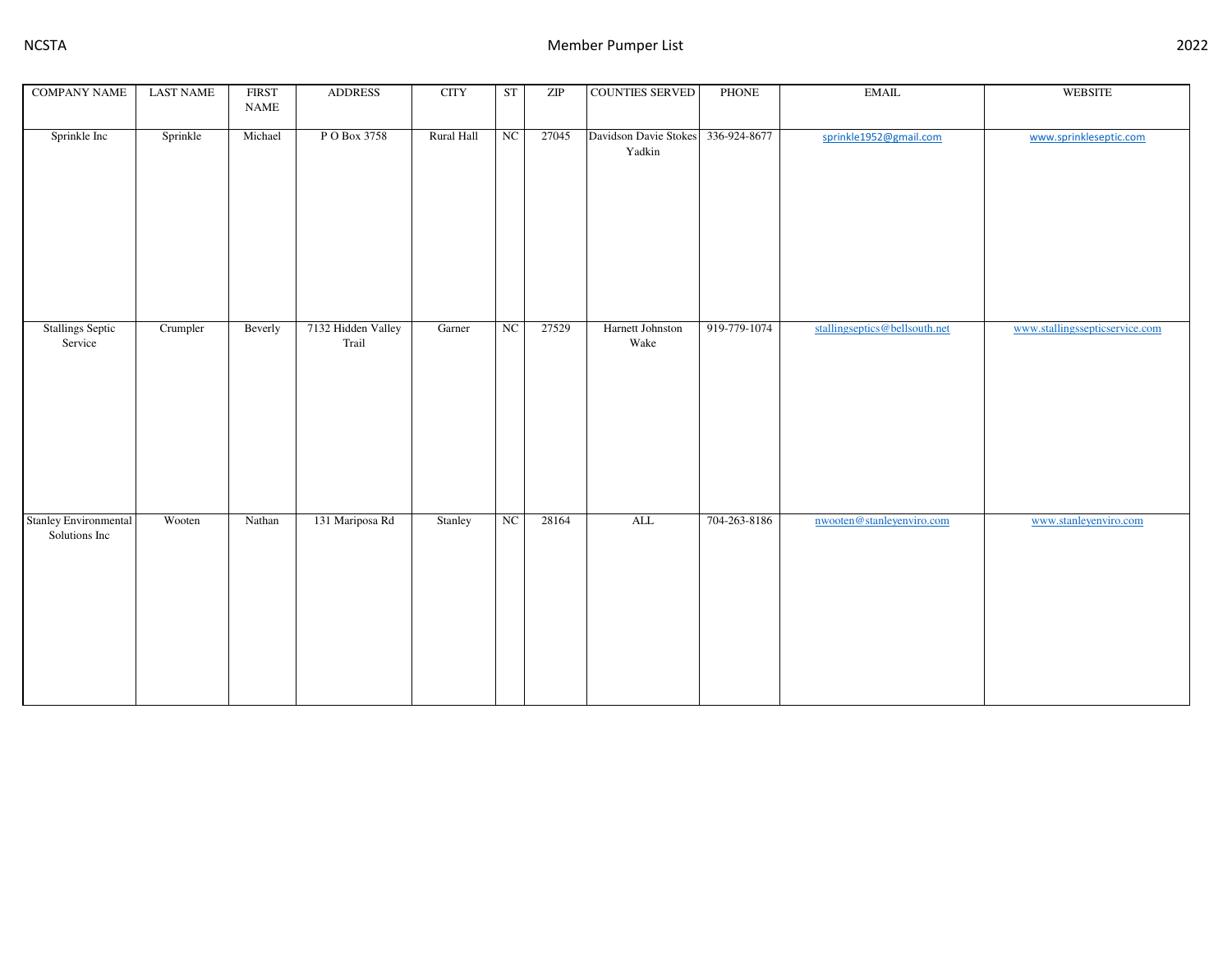| <b>COMPANY NAME</b>             | <b>LAST NAME</b> | <b>FIRST</b><br>$\ensuremath{\mathsf{NAME}}$ | <b>ADDRESS</b>     | <b>CITY</b> | <b>ST</b> | ZIP   | <b>COUNTIES SERVED</b>                                                     | <b>PHONE</b> | <b>EMAIL</b>                 | <b>WEBSITE</b>      |
|---------------------------------|------------------|----------------------------------------------|--------------------|-------------|-----------|-------|----------------------------------------------------------------------------|--------------|------------------------------|---------------------|
| Transous Forsyth<br>Septic Tank | Redmond          | David                                        | P O Box 1443       | Clemmons    | NC        | 27012 | Davidson Davie<br>Forsyth Guilford Stoke<br>$\operatorname{sSurry}$ Yadkin | 336-765-1161 | tgpumping@gmail.com          |                     |
| Triple T Pumping                | Garlock          | Michael                                      | 1372 NC Hwy 194 No | Boone       | NC        | 28607 | Ashe Avery Watauga<br>Wilkes                                               | 828-262-5745 | tripletpumping@bellsouth.net |                     |
| V & S Septic Services           | Stamper          | Bennett &<br>John                            | 1401 West Pine St  | Mt Airy     | $\rm NC$  | 27030 | Alleghany Davidson<br>Davie Forsyth Stokes<br>Surry Wilkes Yadkin          | 336-786-2402 | vandsseptic@yahoo.com        | www.vandsseptic.com |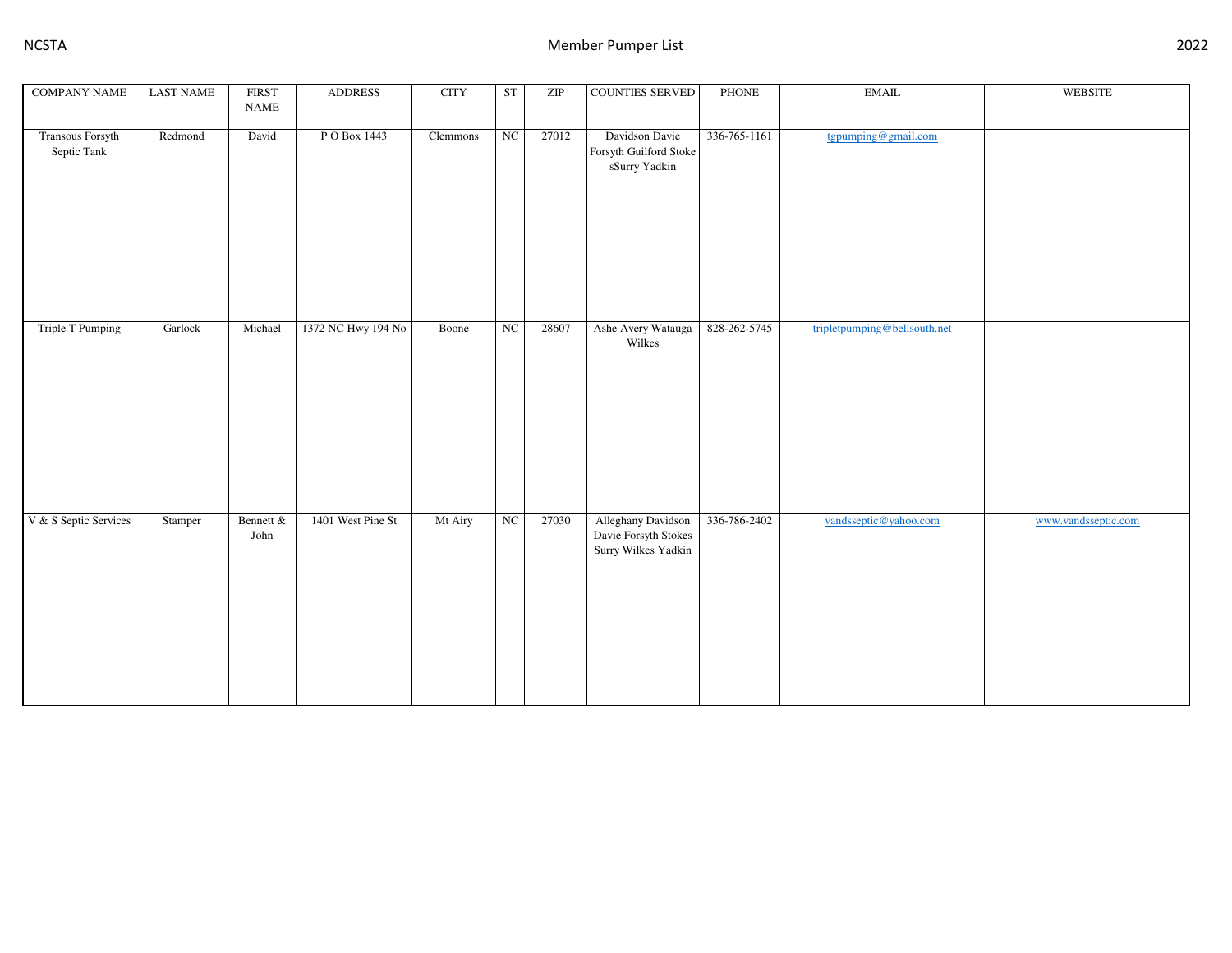| <b>COMPANY NAME</b>    | <b>LAST NAME</b> | <b>FIRST</b><br><b>NAME</b> | <b>ADDRESS</b>                         | <b>CITY</b> | ST               | $\ensuremath{\mathrm{ZIP}}$ | <b>COUNTIES SERVED</b>                                                                                                                                                              | PHONE        | <b>EMAIL</b>              | <b>WEBSITE</b>         |
|------------------------|------------------|-----------------------------|----------------------------------------|-------------|------------------|-----------------------------|-------------------------------------------------------------------------------------------------------------------------------------------------------------------------------------|--------------|---------------------------|------------------------|
| Valley Proteins Inc    | <b>Boggs</b>     | David                       | 151 Valpro Dr                          | Winchester  | VA               | 22603                       | All                                                                                                                                                                                 | 540-877-3254 | dboggs@valleyproteins.com | www.valleyproteins.com |
| Viking Septic Services | Laws             | Patrick                     | 1 Hansel Avenue Ste B                  | Asheville   | $_{\mathrm{NC}}$ | 28806                       | <b>Buncombe Haywood</b><br>Henderson Mcdowell<br><b>Madison Polk</b><br>Ritherford<br>Transylvania Yancey                                                                           | 828-782-0003 | plaws@vikingavi.com       | www.vikinavi.com       |
| Ward Bros LLC          | Ward             | Nathan                      | 2757 Wayne White Rd Pleasant Garden NC |             |                  | 27313                       | Alamance Caswell<br>cCatawba Chatham<br>Davidson Davie<br>Forsyth Guilford<br>Iredell Mecklenburg<br>Montgomery Moore<br>Orange Person<br>Randolph Rockingham<br>Rowan Stokes Surry | 336-674-6060 | office@wardbrosllc.com    | www.wardbrosllc.com    |